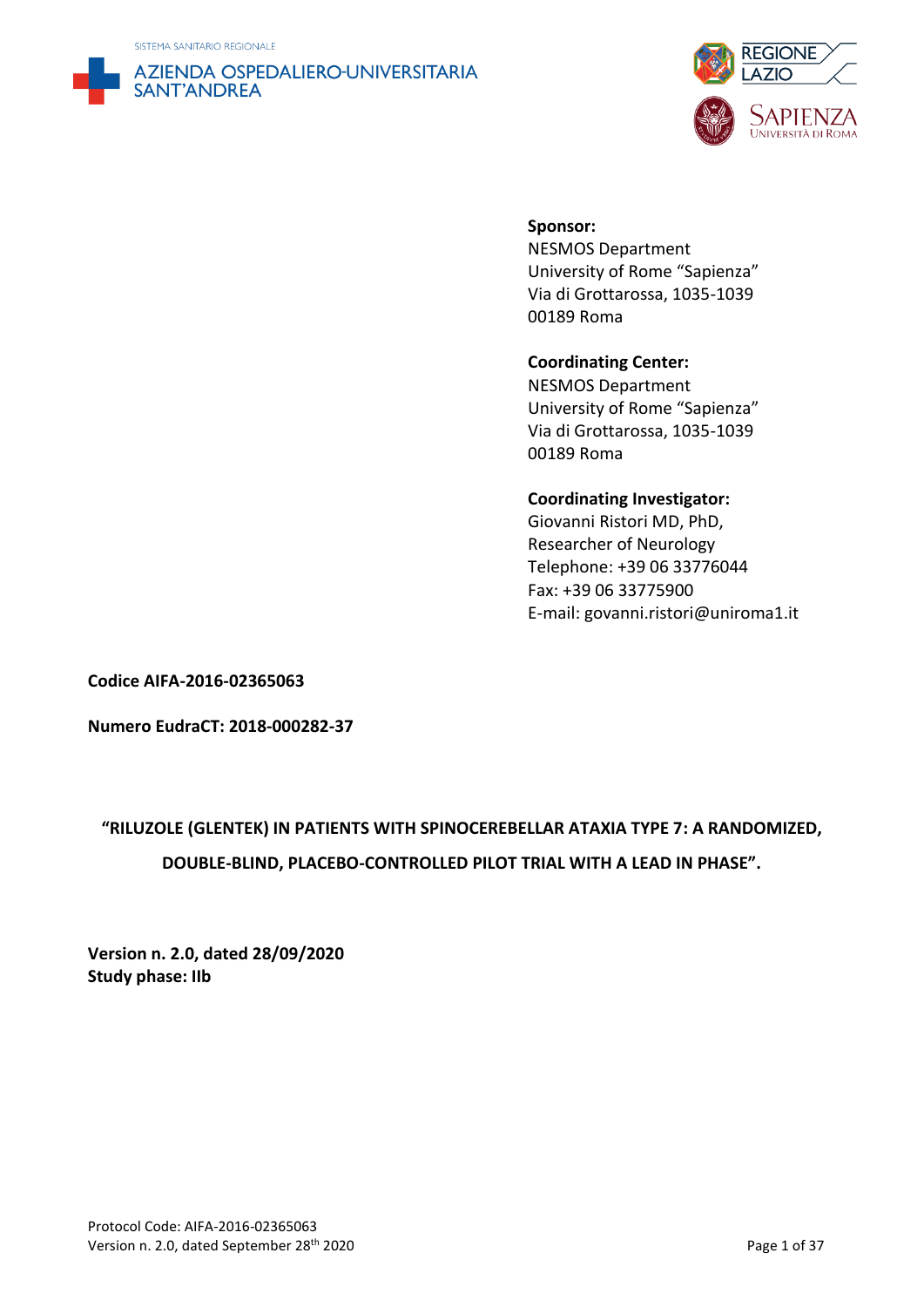



#### **GENERAL INFORMATION**

#### **Name and addresses of the clinical laboratories and other institutions involved in the trial**

- Institute of Neurology of Catholic University of Sacred Heart of Rome, Prof. Gabriella Silvestri, gabriella.silvestri@rm.unicatt.it;
- Clinical Paediatric, Medical Sciences Department at University of Ferrara, Prof. Agnese Suppiej, agnese.suppiej@unife.it;
- National Rare Diseases Centre (CNMR) of National Institute of Health directed by Dr. Domenica Taruscio (it will be involved in the enrollment process, publicizing the trial through the National Associations for Ataxic Syndromes).
- Complex Diseases Group of National Centre of Epidemiology, Surveillance and Health Prom otion of National Institute of Health, Dr. Nicola Vanacore (statistical analysis unit).
- Morsani College of Medicine of University of South Florida (USF), Tampa, FL, USA.

#### **Pharmacovigilance contacts**

- Dr.ssa Silvia Romano, NESMOS Department University of Rome "Sapienza" Via di Grottarossa, 1035-1039 00189 Roma, silvia.romano@uniroma1.it
- Dr.ssa Carmela Romano, NESMOS Department University of Rome "Sapienza" Via di Grottarossa, 1035-1039 00189 Roma, carmela.romano@uniroma1.it
- Dott. Emanuele Morena, NESMOS Department University of Rome "Sapienza" Via di Grottarossa, 1035-1039 00189 Roma, emanuele.morena@uniroma1.it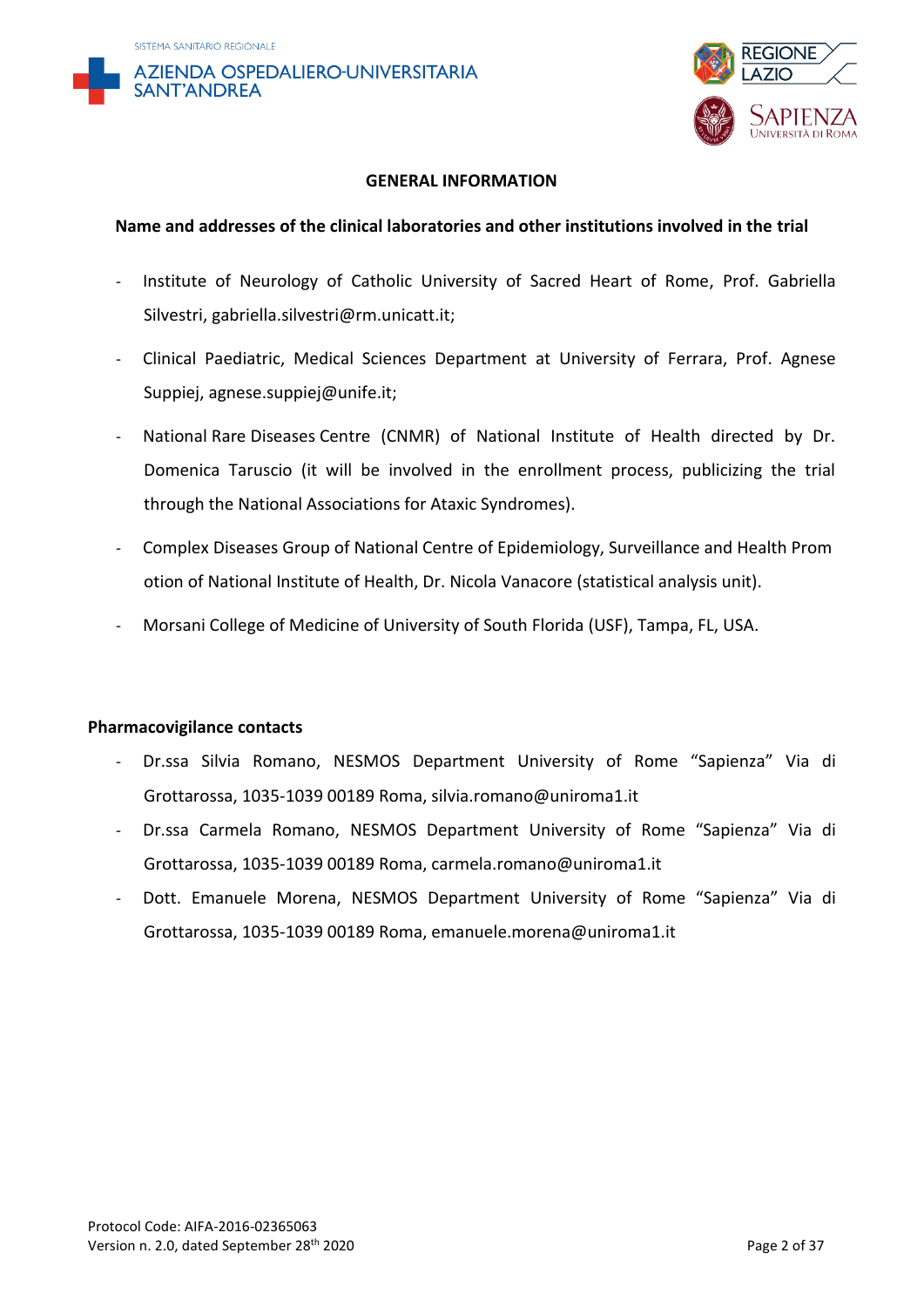



#### **INVESTIGATOR'S AGREEMENT**

## **"RILUZOLE (GLENTEK) IN PATIENTS WITH SPINOCEREBELLAR ATAXIA TYPE 7: A RANDOMIZED, DOUBLE-BLIND, PLACEBO-CONTROLLED PILOT TRIAL WITH A LEAD IN PHASE".**

**Protocol code AIFA-2016-02365063**

\_\_\_\_\_\_\_\_\_\_\_\_\_\_\_\_\_\_\_\_\_\_\_\_\_ \_\_\_\_\_\_\_\_\_\_\_\_\_\_\_\_\_

\_\_\_\_\_\_\_\_\_\_\_\_\_\_\_\_\_\_\_\_\_\_\_\_\_ \_\_\_\_\_\_\_\_\_\_\_\_\_\_\_\_\_

#### **Sponsor Rappresentative**

Prof. Maurizio Barbara **Date** Date NESMOS Department Medicine and Psychology University of Roma, La Sapienza

**Coordinating Investigator**

UOC Neurologia S. Andrea Hospital University of Rome "La Sapienza"

Giovanni Ristori Date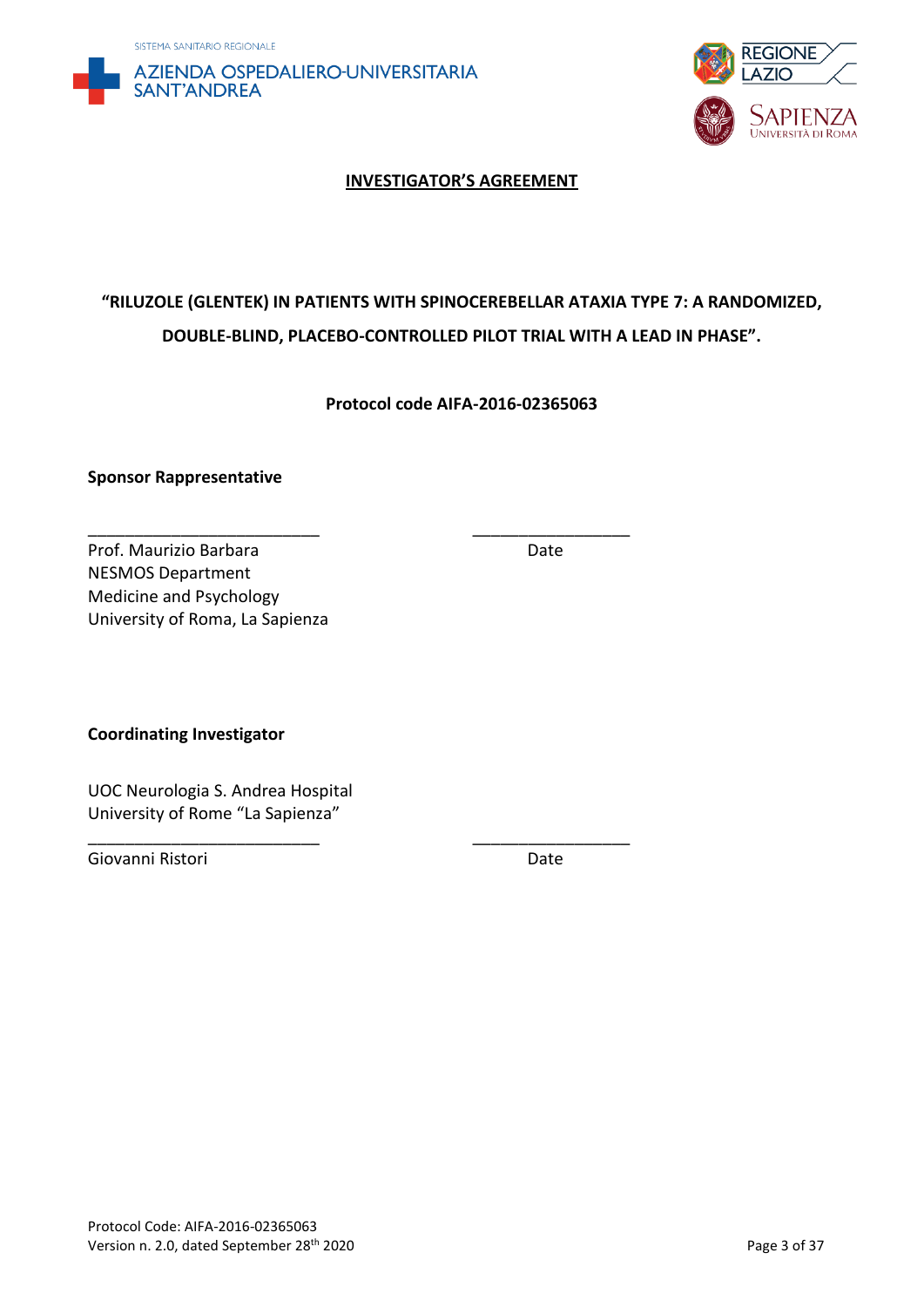





#### **TABLE OF CONTENTS**

| <b>Abstract</b> |                                                   | pag. 7 |
|-----------------|---------------------------------------------------|--------|
| $\mathbf{1}$    | <b>BACKGROUND INFORMATION AND TRIAL RATIONALE</b> | 9      |
| 1.1             | <b>Background</b>                                 | 9      |
| 1.2             | <b>Scientific Rationale</b>                       | 11     |
| 1.3             | <b>Objectives of the study</b>                    | 11     |
| 1.4             | <b>Risk/benefit evaluation</b>                    | 11     |
| $\overline{2}$  | <b>TRIAL OBJECTIVES</b>                           | 12     |
| 2.1             | <b>Primary Objectives</b>                         | 12     |
| 2.2             | <b>Secondary Objectives</b>                       | 12     |
| 2.3             | <b>Safety Objectives</b>                          | 12     |
| 3               | <b>INVESTIGATIONAL PLAN</b>                       | 12     |
| 3.1             | <b>Trial Design and Plan</b>                      | 12     |
| 3.2             | <b>Study Population</b>                           | 13     |
| 3.3             | <b>Inclusion criteria</b>                         | 13     |
| 3.4             | <b>Exclusion criteria</b>                         | 13     |
| 4               | <b>TRIAL TREATMENT</b>                            | 14     |
| 4.1             | <b>Investigational Medicinal Product</b>          | 14     |
| 4.2             | <b>Delivery, Handling and Storage</b>             | 14     |
| 4.3             | <b>Packaging and Labeling</b>                     | 15     |
| 4.4             | <b>Drug Accountability</b>                        | 15     |
| 4.5             | <b>Concomitant and permitted therapy</b>          | 15     |
| 4.6             | <b>Prohibited Therapy</b>                         | 15     |
| 5               | <b>TRIAL CONDUCT</b>                              | 16     |
| 5.1             | <b>Trial Visit Schedule</b>                       | 18     |
| 5.2             | <b>Trial Procedures by Visit</b>                  | 18     |
| 5.3             | <b>Biosamples</b>                                 | 19     |
| 5.4             | Compliance                                        | 19     |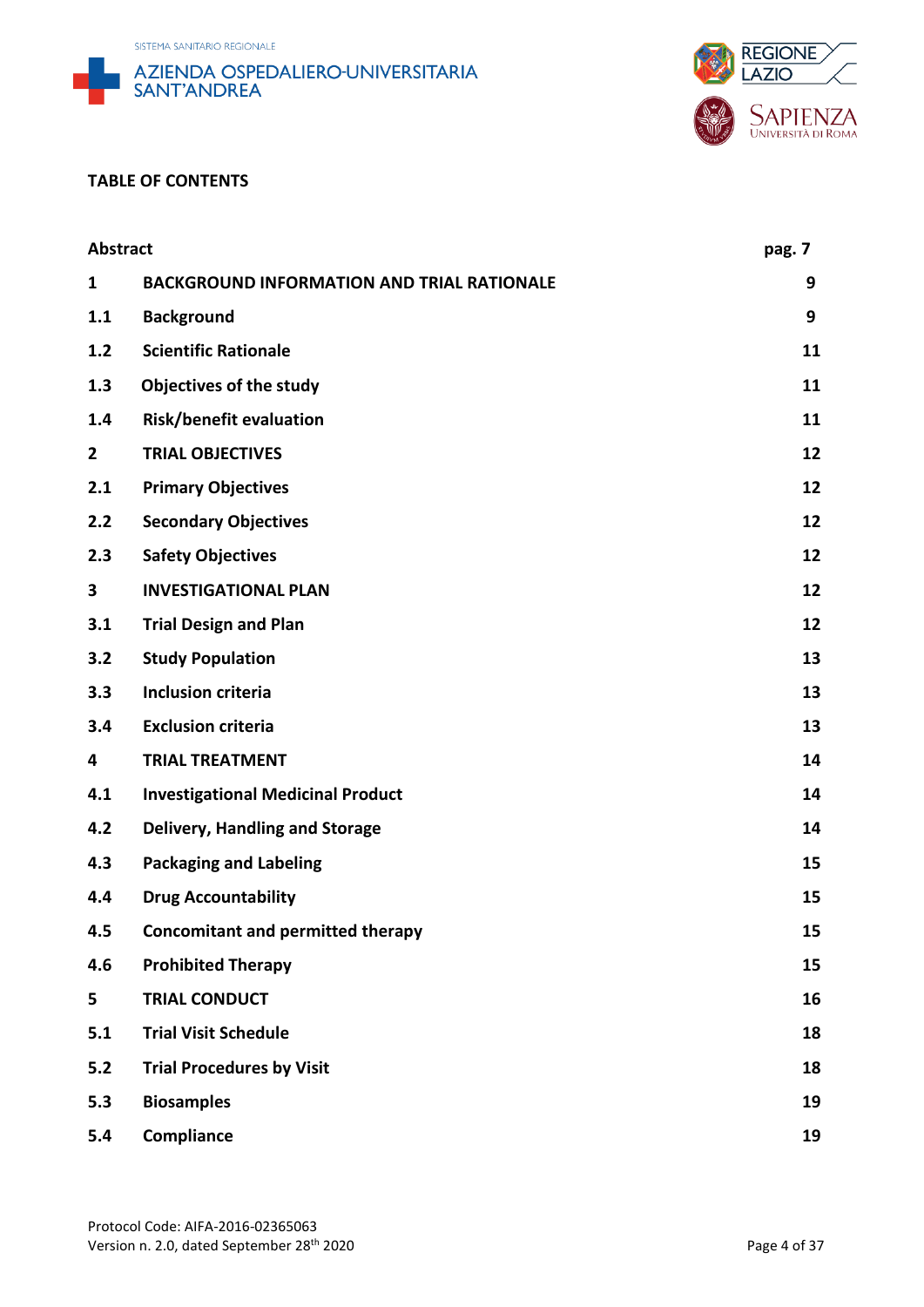





|       | OIVM <sup>N</sup>                                                                |    |
|-------|----------------------------------------------------------------------------------|----|
| 5.5   | <b>Emergency breaking of assigned treatment code</b>                             | 20 |
| 5.6   | <b>Definition of Completion</b>                                                  | 21 |
| 5.7   | <b>Study Discontinuation</b>                                                     | 21 |
| 5.8   | <b>Study Interruption</b>                                                        | 21 |
| 6     | <b>METHODS OF ASSESSMENT</b>                                                     | 22 |
| 6.1   | <b>Efficacy Endpoints</b>                                                        | 22 |
| 6.2   | <b>Secondary Endpoints</b>                                                       | 22 |
| 6.3   | <b>Safety Endpoints</b>                                                          | 22 |
| 6.4   | <b>Adverse Events</b>                                                            | 23 |
| 6.4.1 | <b>Definition</b>                                                                | 23 |
| 6.4.2 | <b>Classification of Adverse Events</b>                                          | 24 |
| 6.4.3 | <b>Reporting Adverse Events</b>                                                  | 25 |
| 6.4.4 | <b>Reporting Serious Adverse Events (SAEs)/Serious Adverse Reactions (SADRs)</b> | 25 |
| 6.4.5 | Follow-up of Serious Adverse Events/Serious Adverse Reactions                    | 26 |
| 6.4.6 | <b>Riluzole (Glentek) Undesiderable Effects</b>                                  | 26 |
|       | 7. STATISTICAL METHODS                                                           | 27 |
| 7.1   | <b>Sample Size Determination</b>                                                 | 27 |
| 7.2   | <b>Definition of Trial Populations for Analysis</b>                              | 28 |
| 7.3   | <b>Efficacy Analysis</b>                                                         | 28 |
| 7.4   | <b>Safety Analysis</b>                                                           | 28 |
| 7.5   | <b>Planned Interim Analysis(es)</b>                                              | 29 |
| 8     | DATA SAFETY MONITORING BOARD / DATA MONITORING COMMITTEE                         | 29 |
| 9     | <b>ETHICAL AND REGULATORY ASPECTS</b>                                            | 29 |
| 9.1   | <b>Laws and Regulations</b>                                                      | 29 |
| 9.2   | <b>Subject's Information Sheet and Informed Consent Form</b>                     | 29 |
| 9.3   | <b>Ethics Review and Authorization by Competent Authorities</b>                  | 30 |
| 9.4   | <b>Protocol Amendments</b>                                                       | 31 |
| 9.5   | <b>Protocol Deviations</b>                                                       | 31 |
| 9.6   | <b>Data Collection</b>                                                           | 31 |
| 9.7   | <b>Trial Documentation and Record Retention</b>                                  | 32 |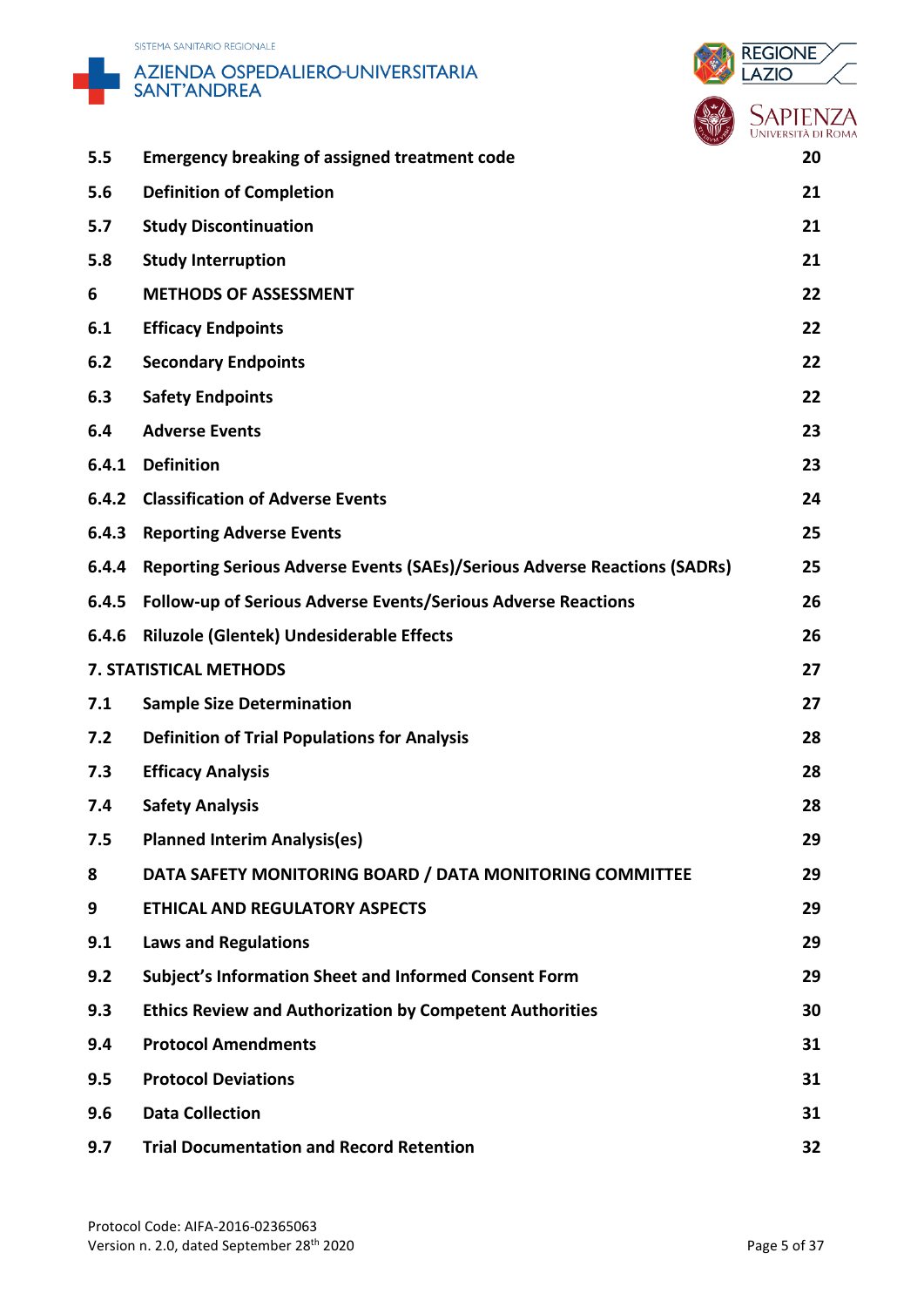



|                   |                                            | $U$ ii iliv $U$<br><b>UNIVERSITÀ DI ROM</b> |
|-------------------|--------------------------------------------|---------------------------------------------|
| 9.8               | Confidentiality                            | 32                                          |
| 9.9               | <b>Study Report and Publication Policy</b> | 33                                          |
| 9.10              | <b>Insurance</b>                           | 33                                          |
| 10                | <b>REFERENCES</b>                          | 34                                          |
|                   | <b>LIST OF APPENDICES</b>                  |                                             |
|                   | <b>Study Design</b>                        | 36                                          |
| <b>Flow Chart</b> |                                            | 37                                          |
|                   |                                            |                                             |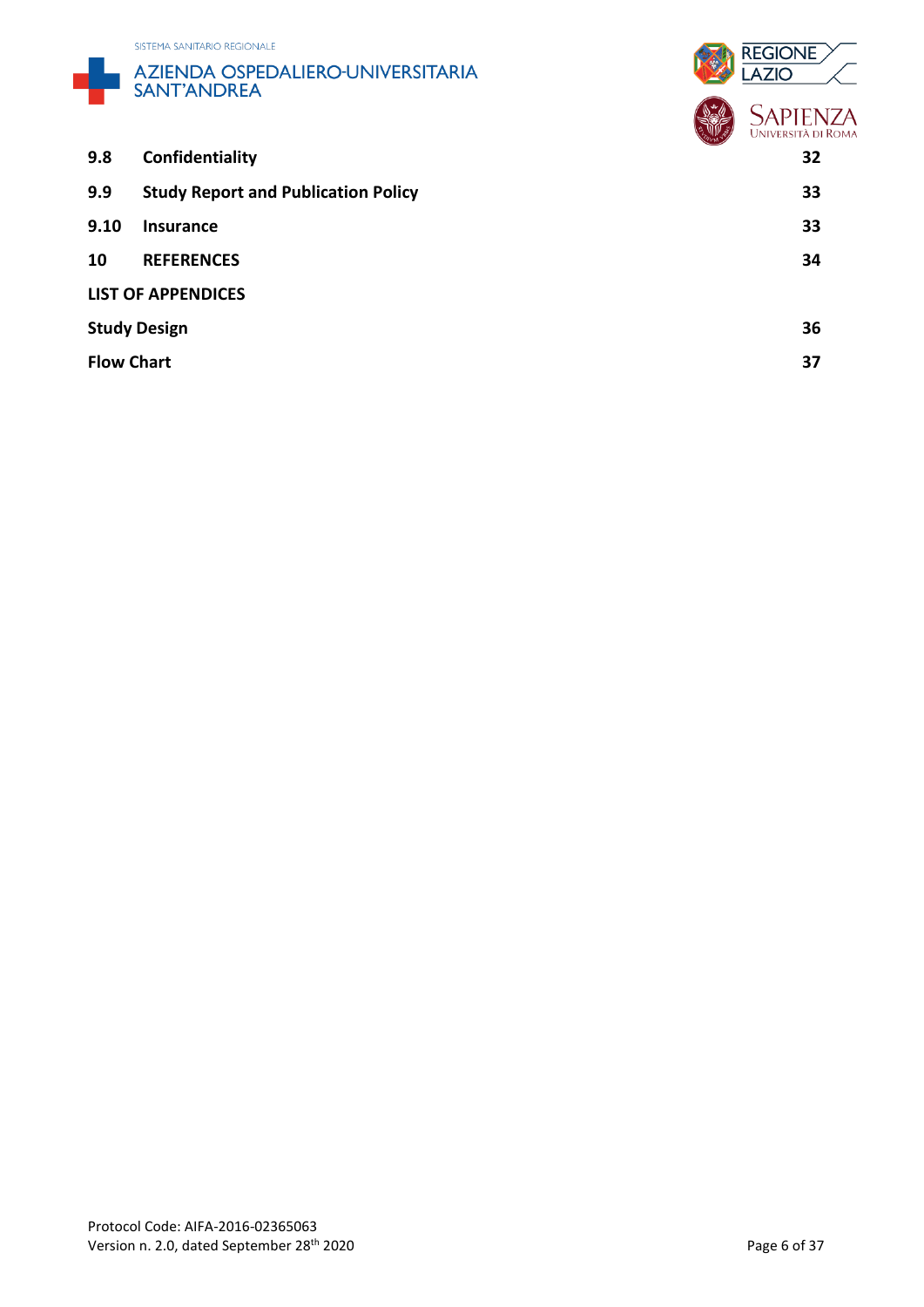



#### **Abstract**

Spinocerebellar ataxia type 7 (SCA7) belongs to the dominant forms of inherited cerebellar ataxias (CA), being one of the rarest form. SCA7 has no therapeutic options, so that the relentless course, the important visual deficit that accompanies CA, and the possibility of disease development in childhood are pressing unmet needs. We published encouraging data on riluzole in inherited CA other than SCA7. These results prompted off-label use of riluzole in single cases of SCA7 in Italy and United States, suggesting possible efficacy of the drug in this condition. We propose a clinical trial in SCA7 patients performing a serial evaluation of riluzole (Glentek) effects on stringent outcome measures: ophthalmological metrics, scale for the assessment and rating of ataxia (SARA) scores, and safety biomarkers.

The study design will be a randomized, double-blind, placebo-controlled pilot trial with a lead-in phase. The design will include a run-in phase of 6 months for all the participants, assessing ophthalmological metrics and SARA scores at the month 0, 3, and 6. Then one arm will undergo riluzole (Glentek) for other 12 months, while the other will take placebo for 6 months, and riluzole (Glentek) for the following 6 months; from both groups the same evaluations will be obtained at the month 12, 15 and 18 of the study.

Thirty-four patients will be enrolled at 4 clinical Centers (3 in Italy and one in U.S.). The clinical epidemiology aspects (design of the study, statistical analysis and enrollment process) will be followed by National Rare Diseases Centre and Complex Diseases Group of National Centre of Epidemiology, Surveillance and Health Promotion of National Institute of Health.

Eligible subjects for this study are patients (at least 7-year old) with positive genetic test for SCA7. Serious systemic illnesses or conditions (cardiac, haematologic and hepatic diseases) known for enhancing the side effects of riluzole (Glentek), pregnancy or breastfeeding will be exclusion criteria.

Participants will be randomly assigned (1:1) to riluzole (Glentek) (50 mg twice daily) or placebo. In pre-pubertal subjects the dosage will be adjusted on a mg/m<sup>2</sup> basis according to the recommended human daily dose (100 mg).

At baseline and after 3, 6, 12, 15 and 18 months, symptoms, physical and neurological signs, and SARA score will be recorded. At the same time points the following quantitative ophthalmologic assessments will be performed: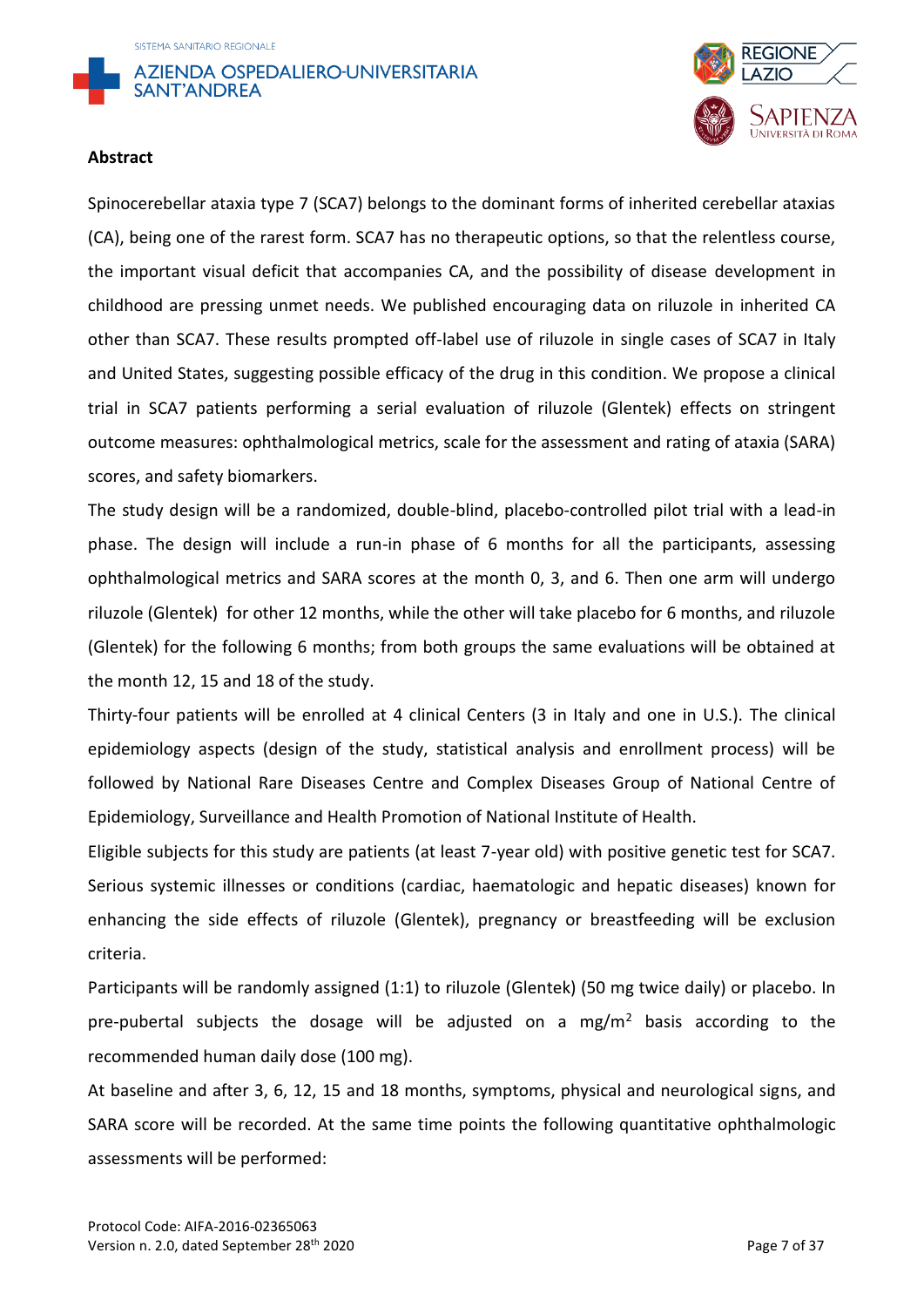#### SISTEMA SANITARIO REGIONALE





**-** Corrected visual acuity (right eye and left eye measurements) expressed as logMAR units with the ETDRS chart (either back-illuminated or projected).

- Color vision via a Farnsworth D15 Arrangement Test.

- Visual evoked potential are elicited using transient Pattern Reversal stimuli and monocular stimulation.

- Electroretinography

- Optical Coherence tomography with macular map of both eyes.

- Computerized visual field examination by standard automated perimetry and kinetic perimetry

Every three months electrocardiogram and a laboratory profile will be obtained for drug safety.

The co-primary endpoints will be the proportion of patients with stability of SARA score and visual acuity (in log MAR units) at 18 months, compared to the mean values of t0-t3-t6 evaluations.

A sample size of 17 patients per group (a total of 34 patients) had 80% power and an  $\alpha$  value of 10% to detect a difference between the two groups of 35% in the co-primary end points. This calculation took into account published data on riluzole in CA.

Data will be expressed as mean (SD) for continuous variables and as proportions for categorical variables. Comparisons between riluzole (Glentek) and placebo group will be assessed using the t test for unpaired data for continuous variables and odds ratio with a relative 95% CI for categorical data. An intention-to-treat analysis will be done adopting a last observation carried forward method. A logistic regression model will be done at 18 months to adjust the results for the main baseline characteristics; p values less than 0.05 will be considered significant.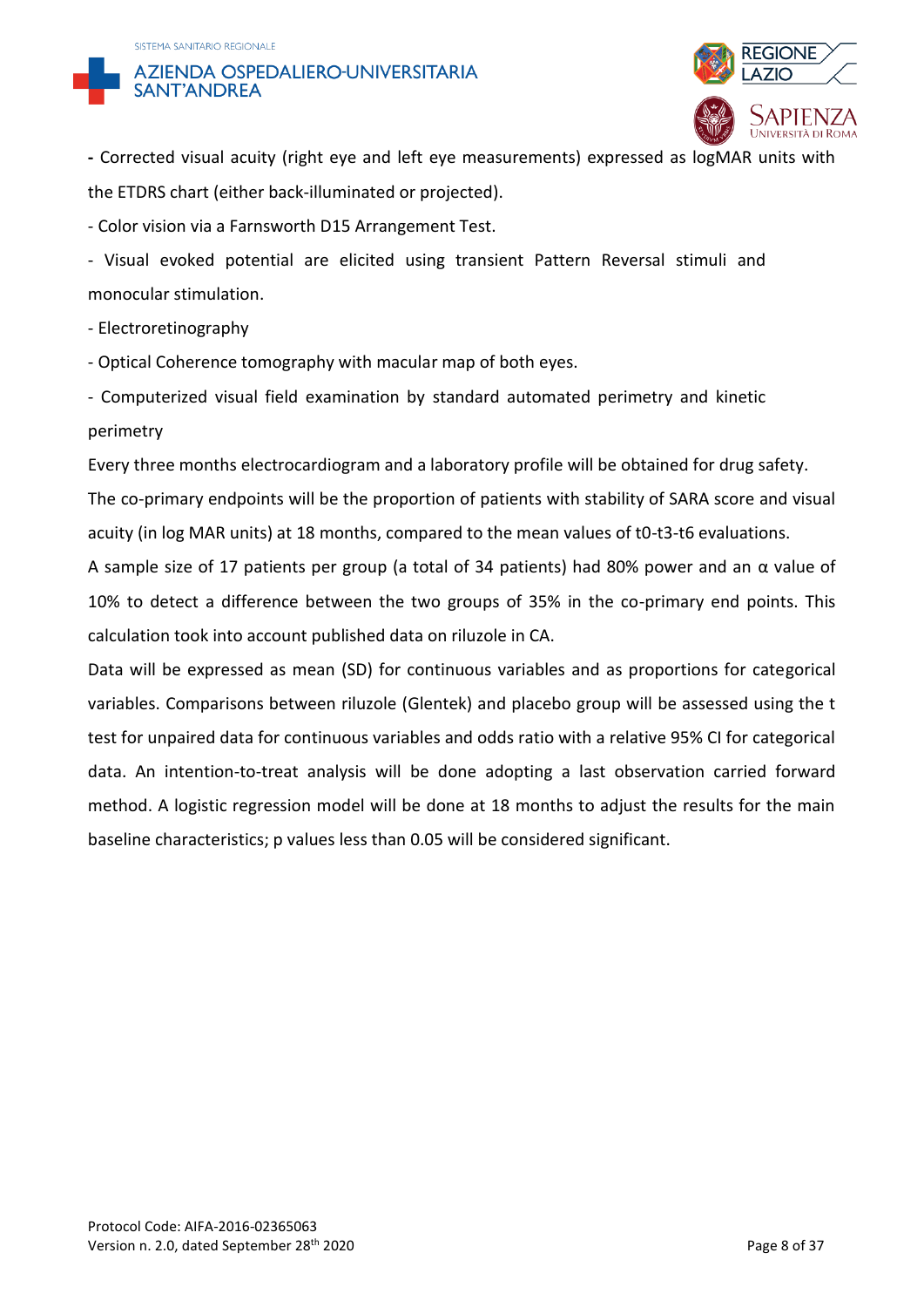



#### **1. BACKGROUND INFORMATION AND TRIAL RATIONALE**

#### **1.1 Background**

The hereditary ataxias are a group of genetic disorders characterized by slowly progressive incoordination of gait and often associated with poor coordination of hands, speech, and eye movements. Frequently, atrophy of the cerebellum occurs. Hereditary ataxias can be divided into autosomal dominant cerebellar ataxias (ADCAs), autosomal recessive cerebellar ataxias (ARCAs), X-linked, and mitochondrial on the basis of mode of inheritance. ADCAs may also have diverse associated neurological features including retinopathy, optic atrophy, extrapyramidal or pyramidal signs, peripheral neuropathy, cognitive impairment, or epilepsy (1).

Spinocerebellar ataxia type 7 (SCA7) belongs to the dominant forms. It is caused by the expansion of a CAG repeat within the ataxin 7 (ATXN7) gene on chromosome 3p12-p21.1, leading to a pathogenic polyglutamine tract within the ataxin 7 protein. SCA7 is considered to be one of the rarest forms of ADCAs. In several studies SCA7 represented 2-4% of all SCAs, though higher frequencies were also observed (until 11,6%; 2,3). The mean prevalence is less than 1:100,000; however, founder effects have been reported in South Africa, Scandinavia, Venezuela and Mexico, where the prevalence is higher and SCA7 may be the most common form of SCAs (4-7). SCA7 is severe in its course, especially for the important ocular complications. It is also characterized by a progressive "anticipation" of the age at onset through the generations, manifesting often with visual loss during childhood. As for all the genetic forms of ataxia, SCA7 is suspected by [family](http://www.geneclinics.org/servlet/access?qry=58&db=genestar&fcn=term>report2=true&id=8888890&key=VOyj63F8b2DYI&format=frame)  [history,](http://www.geneclinics.org/servlet/access?qry=58&db=genestar&fcn=term>report2=true&id=8888890&key=VOyj63F8b2DYI&format=frame) physical examination, and neuroimaging; the definite diagnosis is done through a molecular genetic test that is available in specialized laboratories.

There is no treatment option for SCA7. We reported encouraging data on riluzole effects in patients with cerebellar ataxias of different etiologies (8), and in patients with hereditary cerebellar ataxia other than SCA7 (9). The work rationale was based on experimental evidences showing a beneficial role of small-conductance potassium channels openers (including riluzole) in the pathophysiology of ataxia, a research line that is still actively underway (10-12). These works prompted an off-label use of riluzole in single cases of SCA7 followed at Department of Neurological Sciences School of Medicine -University of Padua-(one 41-year old woman), and at the Ataxia Research Center of University of South Florida, Tampa US (two siblings).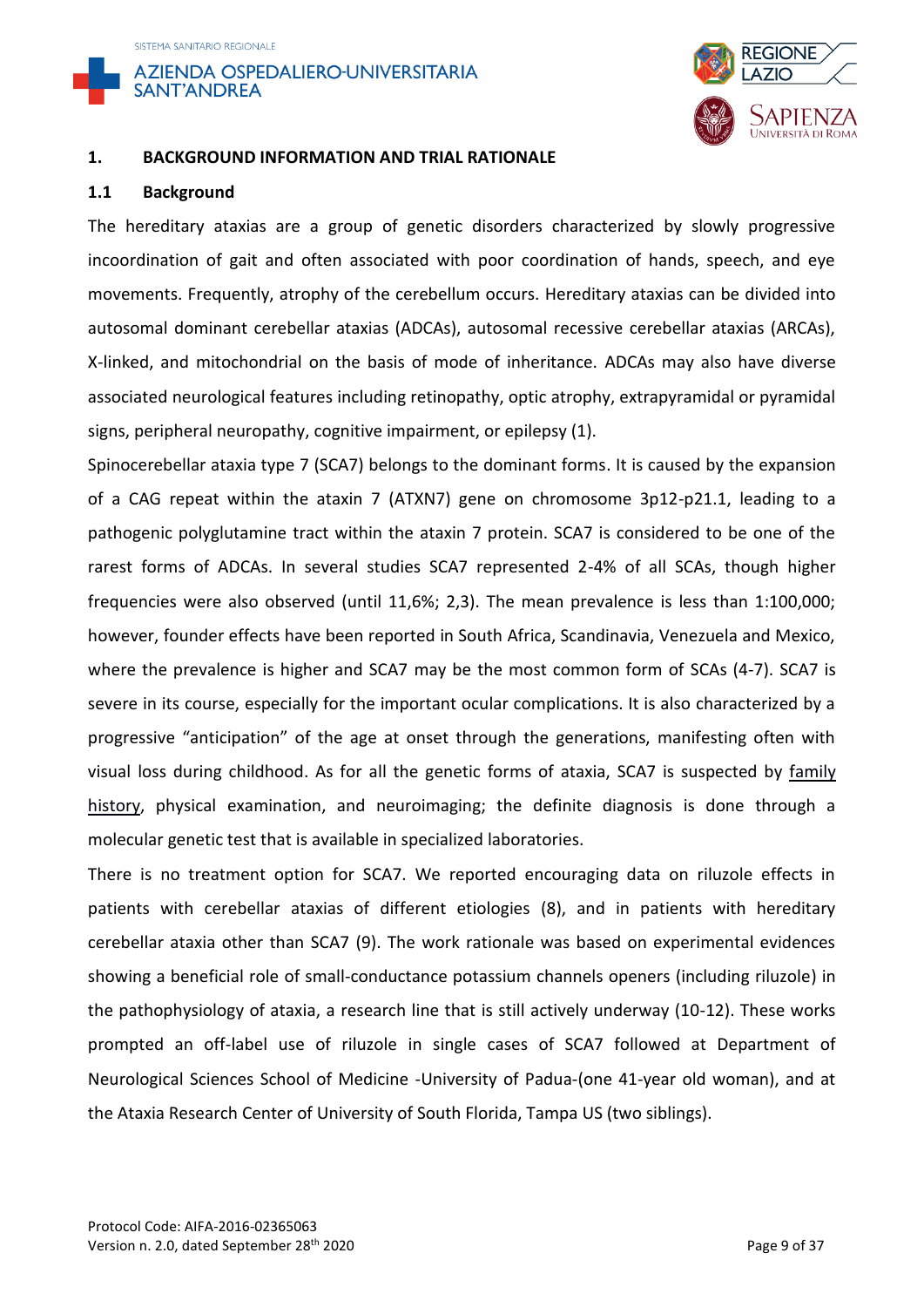### SISTEMA SANITARIO REGIONALE **AZIENDA OSPEDALIERO-UNIVERSITARIA** SANT'ANDREA



The 41-year old woman, with 40 triplets at ATXN7 gene, referred at 36 years visual deterioration and cerebellar signs with progressive course. She started riluzole in late 2014 when visual loss was overt, and SARA score was 30. After 2 years of riluzole therapy SARA score was 25: the patient reported subjective benefit after 3-4 months from beginning of treatment, while no improvement in vision occurred; she is going on under riluzole therapy without adverse events. Two female siblings (51 and 60 years-old) assessed at Tampa Center, reported visual disturbances and were evaluated for SCA7: the molecular analysis of ATXN7 gene demonstrated abnormally expanded CAG repeats in both patients (39 for the older one and 40 for the younger one) confirming the diagnosis. At the beginning motor signs were absent or unremarkable. They were followed up by ophthalmological examinations (best-corrected visional acuity, color vision - Roth 28 Hue test-, electroretinography - ERG - and optical coherence tomography – OCT -) and neurological examination (including SARA scale) for several years. In late 2010 they started riluzole when their visual acuity measured as logMAR was 0.6 and SARA score 8 (both measures indicate worsening as they increase). After one year of therapy cerebellar and visual functions improved (respectively 6 at SARA score and 0.4 at logMAR) in both siblings with comparable metrics. SARA score remained stable for 3 years and then started to increase (13 at the last evaluation - 5 years after the beginning of the treatment), while visual acuity and OCT lesions were practically stable in both siblings since they started the drug.

Overall, the published data (8, 9) as well as these preliminary results, warrant a trial aimed at verifying the effects of riluzole in SCA7. The search of at least a symptomatic approach for this rare inherited disease should be considered a pressing unmet need: the relentless course, the important visual deficit, the possibility of disease development in childhood are all good reasons to add results coming from an informative clinical trial to the available evidences.

Riluzole is indicated to extend life or the time to mechanical ventilation for patients with amyotrophic lateral sclerosis (ALS). The recommended daily dose is 100 mg (50 mg every 12 hours). Repositioning this approach in cerebellar ataxia seems promising (8,9), although the mechanism of action of riluzole in this condition is not fully understood.

The action of small-conductance potassium channel openers is a plausible working hypothesis that is being investigated (10-12). An additional pleiotropic neuroprotective effect was described: the drug enhances the uptake of glutamate by astrocytes and reduces the release of glutamate from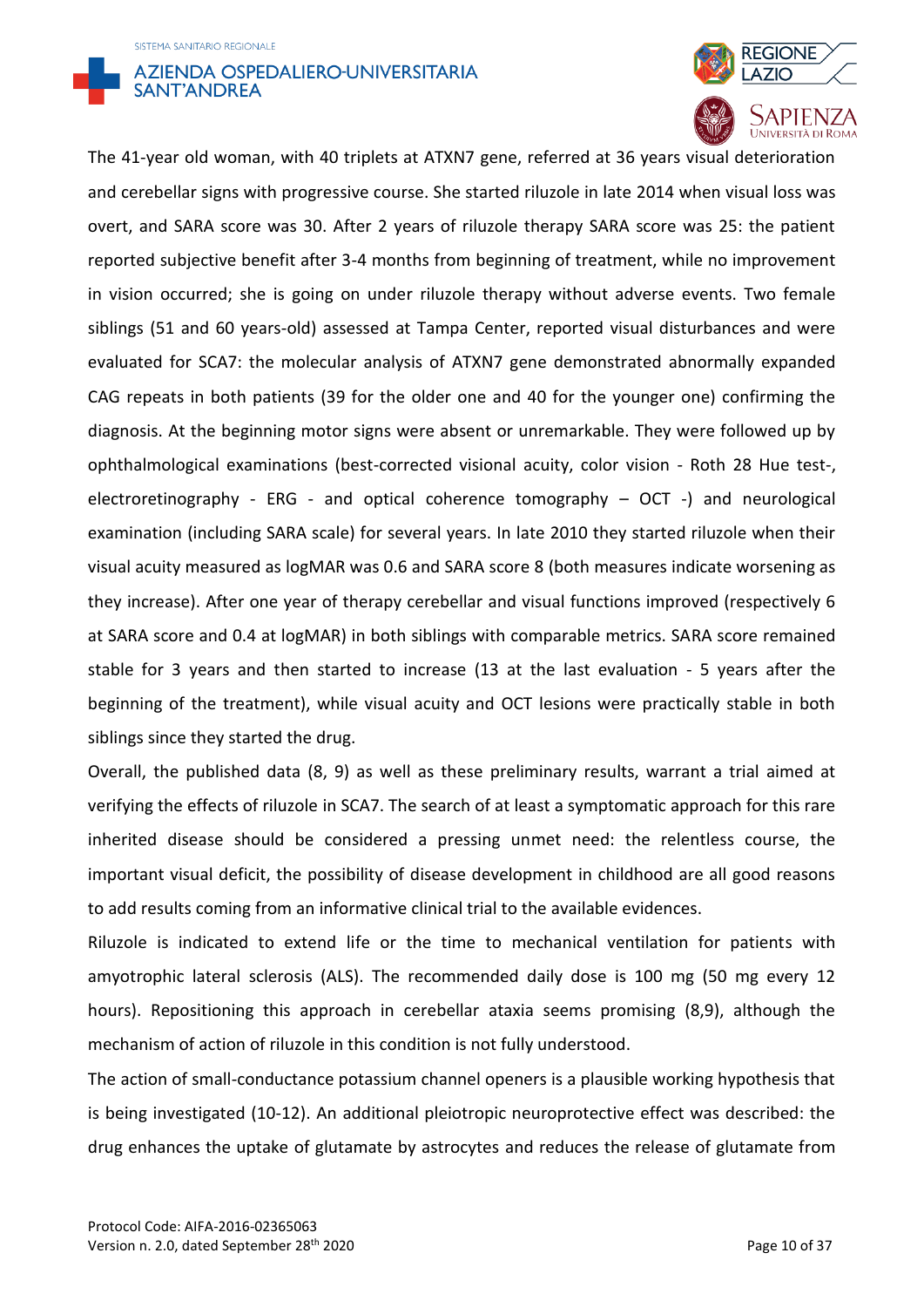



active synapses, counteracting damage by excitotoxicity; it also enhances activity of the TWIKrelated potassium channel-1 (TREK-1) and intracellular expression of heat shock proteins that have a neuroprotective role and counteract blood–brain barrier dysfunction (13,14).

### **1.2 Scientific Rationale**

Considering published data on riluzole in cerebellar ataxia (8, 9), as well as preliminary results on single SCA7 cases, we propose an a randomized, double-blind, placebo-controlled pilot trial with a lead in phase, aimed at verifying the effects of the drug in an informative number of SCA7 families. The impact on study population is of potential great relevance being the therapeutic options for SCA7 virtually nil. An effectiveness of riluzole, even as a symptomatic approach, may be important for the life quality of these people. The potential impact on the National Health Service (NHS), and on the Health Service of other countries as well, deals with the heavy direct and indirect costs that this condition implies, and that may be, at least in part, relieved by a therapy of some efficacy. A clinical trial has never been tried before in SCA7; however, our previous studies in cerebellar ataxias proved to be encouraging, and the benefit/risk ratio of the attempt seems acceptable.

#### **1.3 Objectives of the study**

The objective of the trial will be to evaluate riluzole (Glentek) effects on cerebellar ataxia, visual impairment, and safety biomarkers. Our working hypothesis is that riluzole (Glentek) is superior to the current pragmatic approaches that have minimal, if any, effect on disease progression. In the section 2 of the protocol the primary and secondary objectives of the study are detailed.

## **1.4 Risk/benefit evaluation**

Riluzole (Glentek) resulted beneficial in patients with cerebellar ataxias of different etiologies (8), and in patients with hereditary cerebellar ataxia (9). The only observed adverse event was a reversible increase of liver enzymes.

Considering these data, the use of riluzole at the same therapeutic regimen as ALS in cerebellar ataxia seemed handy and devoid of specific adverse events, that proved to be within the expected safety profile (especially reversible increase of liver enzymes).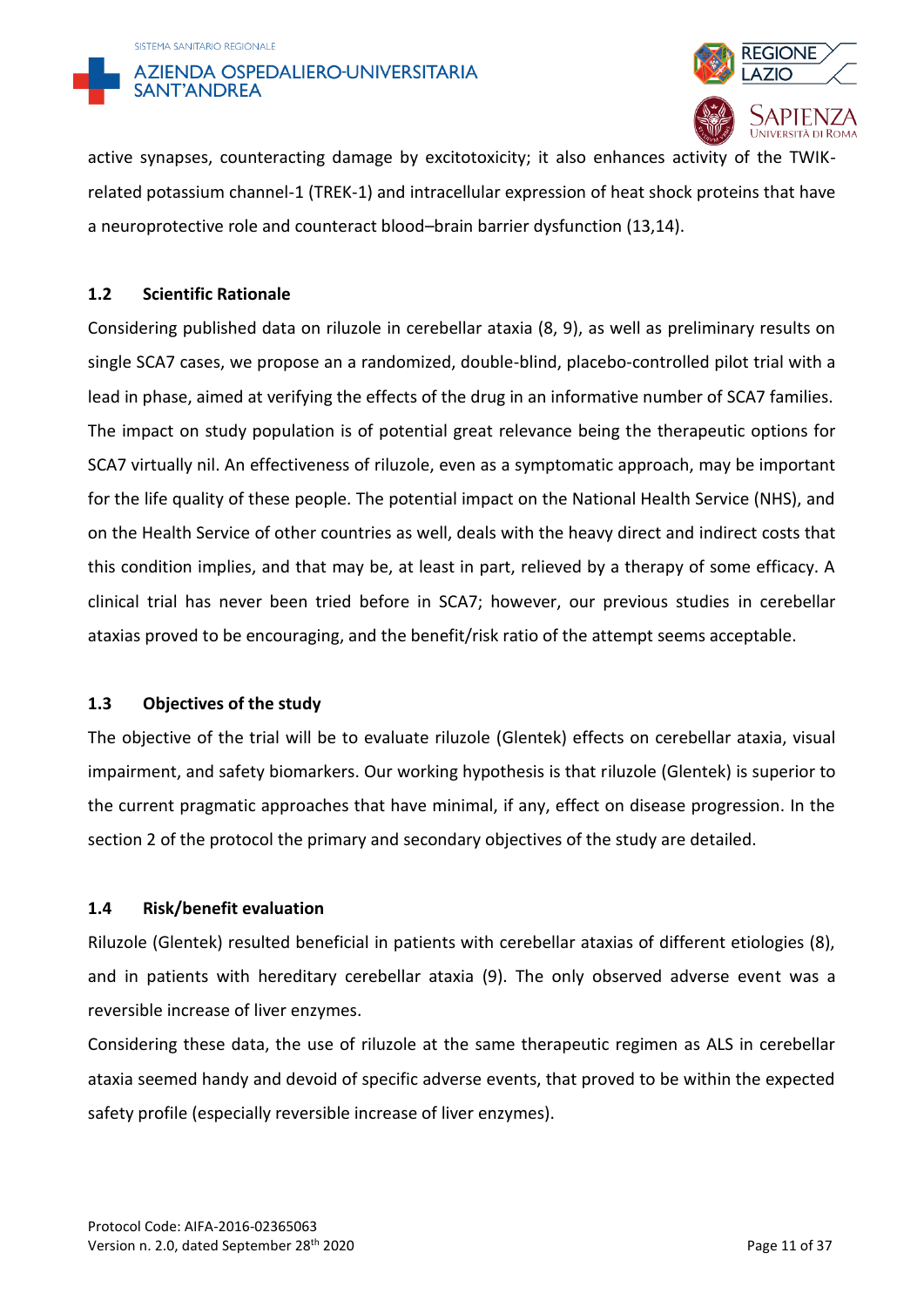



#### **2. TRIAL OBJECTIVES**

#### **2.1 Primary Objective**

The co-primary objective will be to compare the two study arms for the proportion of patients who remain stable at SARA (15) score and visual acuity at 18 months respect to run-in.

## **2.2 Secondary Objective**

The secondary objective will the effect of riluzole (Glentek) on visual function using quantitative ophthalmologic assessments and on SARA score, as continuous values, assessing changes at 18 months compared to run-in. The wide panel of ophthalmological exams should warrant the clinical relevance of the possible drug effects.

## **2.3 Safety Objectives**

To investigate the overall safety and tolerability of riluzole (Glentek) administered in SCA 7 patients.

#### **3. INVESTIGATIONAL PLAN**

#### **3.1 Trial Design and Plan**

Small clinical trials are necessary when there are difficulties in recruiting enough patients for conventional statistical analyses to provide an appropriate answer. These trials are often necessary for the study of rare diseases as well as specific study populations (e.g. paediatric, geriatric, individually tailored therapies, regional subpopulations). In these settings the issue of small sample size has to be faced. The European Medicines Agency guidelines on clinical trials in small populations (CHMP/EWP/83561/2005) considers the problems associated with clinical trials when there are limited number of patients available to study and clearly defines the field of application.

To choose the trial design we used the algorithm performed by Cornu t el al. (16). We opted for a randomized, double-blind, placebo-controlled pilot trial with a lead-in phase. Moreover, the patients to be included in the placebo arm will receive riluzole (Glentek) during the last 6 months of study, so that all patients will undergo the active drug in the last phase of the study (figure 1). The lead-in phase will allow to define for each patient the pre-treatment values of co-primary end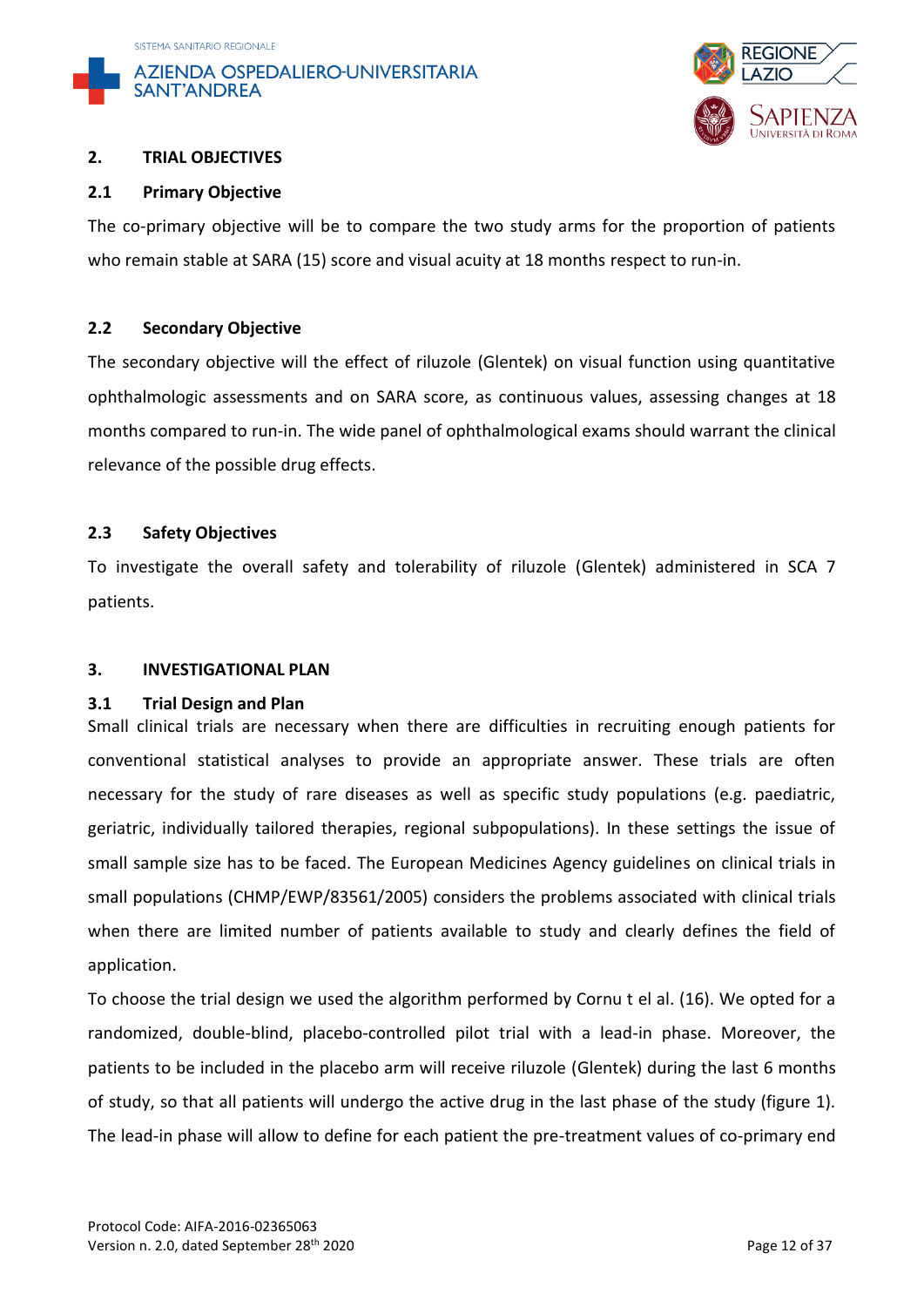



points. This study design will provide also an estimate of individual effectiveness (personalized medicine). Overall, the design will include a run-in phase of 6 months for all the participants, during which the baseline characteristics of the patients, as well as an ophthalmological evaluation and neurological scales will be obtained at the month 0, 3, and 6. Then one arm will undergo riluzole (Glentek) for other 12 months, while the other will take placebo for 6 months, and riluzole (Glentek) for the following 6 months; from both groups the same evaluations will be obtained at the month 12, 15 and 18 of the study.

#### **3.2 Study population**

Thirty-four patients meeting inclusion criteria will be enrolled at the following Centers: UOC Neurologia – NESMOS Department -Sapienza, University of Rome, S. Andrea Hospital; Institute of Neurology of Catholic University of Sacred Heart of Rome; Child Neurology and Clinical Neurophysiology Paediatric, and Institute of Neurology at University of Padua; Morsani College of Medicine of University of South Florida (USF), Tampa, FL, USA.

#### **3.3 Inclusion criteria**

- 1. Male and female of any race and > 6 years old
- 2. Positive genetic test for SCA7.
- 3. Signed Informed Consent. (in case of minors, written informed consent must be obtained by parents or legal representative)

#### **3.4 Exclusion criteria**

1. Female subjects: pregnant or lactating women cannot participate in the study. Women of childbearing potential cannot participate unless willing to use highly effective contraception methods as combined (estrogen and progestogen containing) hormonal contraception associated with inhibition of ovulation (oral, intravaginal or transdermal); progestogen-only hormonal contraception associated with inhibition of ovulation (oral, injectable or implantable; intrauterine device (IUD); intrauterine hormone-releasing system (IUS); bilateral tubal occlusion; vasectomised partner; sexual abstinence. In case of use of oral contraception, women should have been stable on the same pill for a minimum of 3 months before taking study drug. Periodic abstinence (e.g., calendar, ovulation,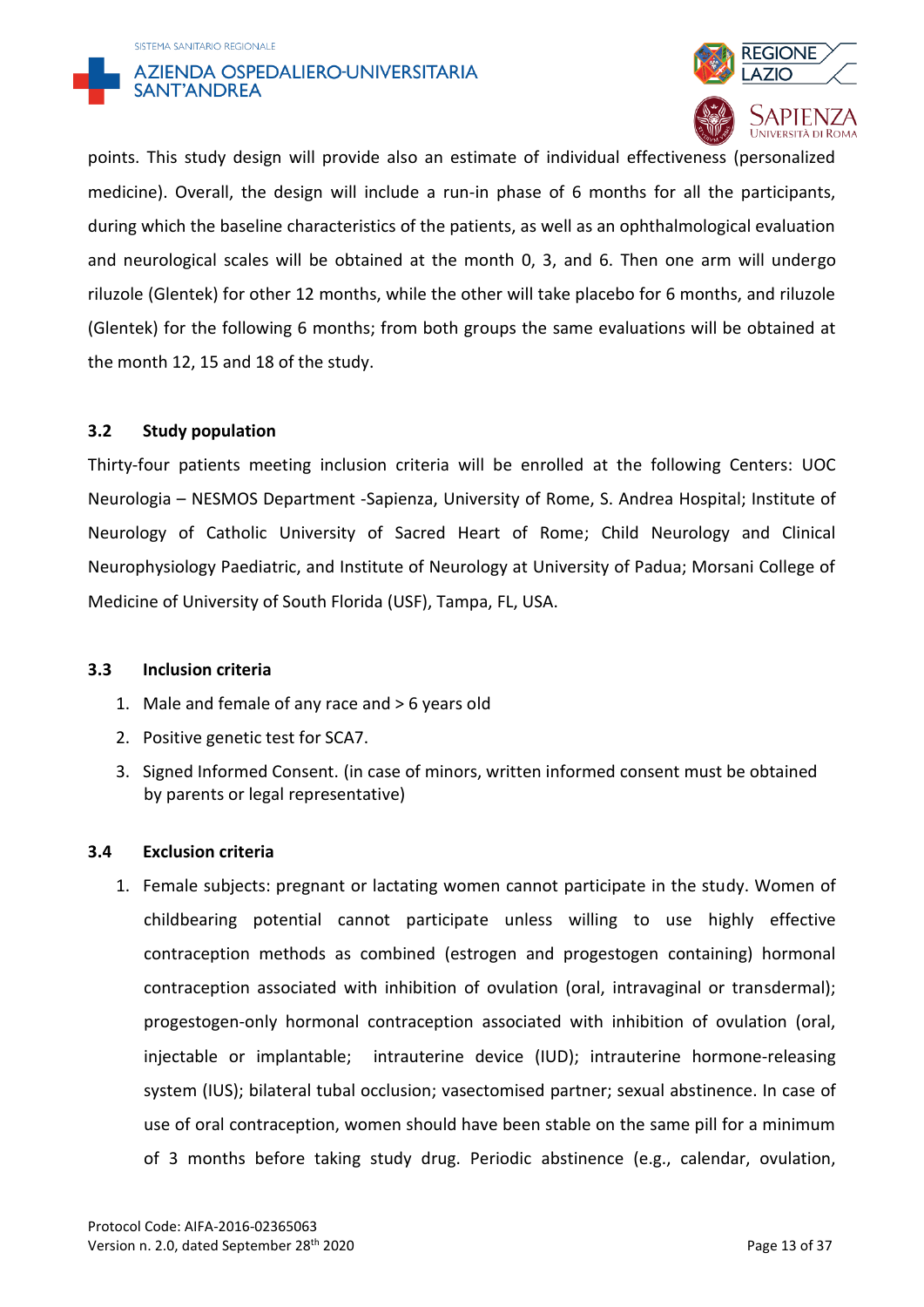

symptothermal, post-ovulation methods) and withdrawal are not acceptable methods of contraception.

- 2. Subjects with a clinically significant or unstable medical or surgical condition that would preclude safe and complete study participation. Such conditions may include cardiovascular, pulmonary, hepatic, renal, severe systemic mycotic infections, metabolic diseases or malignancies.
- 3. Hepatic diseases with serum values of alanine aminotransferase, aspartate aminotransferase or bilirubin > 1·5 times above normal limit
- 4. Any medical or psychiatric condition that may affect the subject ability to give informed consent, or to complete the study, or if the subject is considered by the treating neurologist to be, for any other reason, an unsuitable candidate for this study.
- 5. Known hypersensitivity to any component of riluzole (Glentek).

#### **4. TRIAL TREATMENT**

## **4.1 Investigational Medicinal Products**

Participants will be randomly assigned (1:1) to riluzole (Glentek) or placebo. Study drug will be orally dispensed in doses of 50 mg twice daily for 12 months in the treated group and for 6 months in the comparison group. In pre-pubertal subjects the dosage will be adjusted on a mg/m<sup>2</sup> basis according to the recommended human daily dose (RHDD; 100 mg). The investigational medical products will be prepared (packaging and labeling) by an independent Contract Research Organization (CRO).

## **4.2 Delivery, Handling and Storage**

Study drugs will be supplied by the Sponsor after the completion of all the Ethical and Administrative procedures. At receipt the drug conditions will be checked for the adequacy.

The study drug shall be carefully stored in the study site, in a safe area and apart from other drugs. The Principal Investigator shall maintain records of the study drug delivery to the study site, of the inventory at the study site, and of the use by each subject.

After study conclusion, all drugs not used, partially used or not at all used shall be returned to the Sponsor.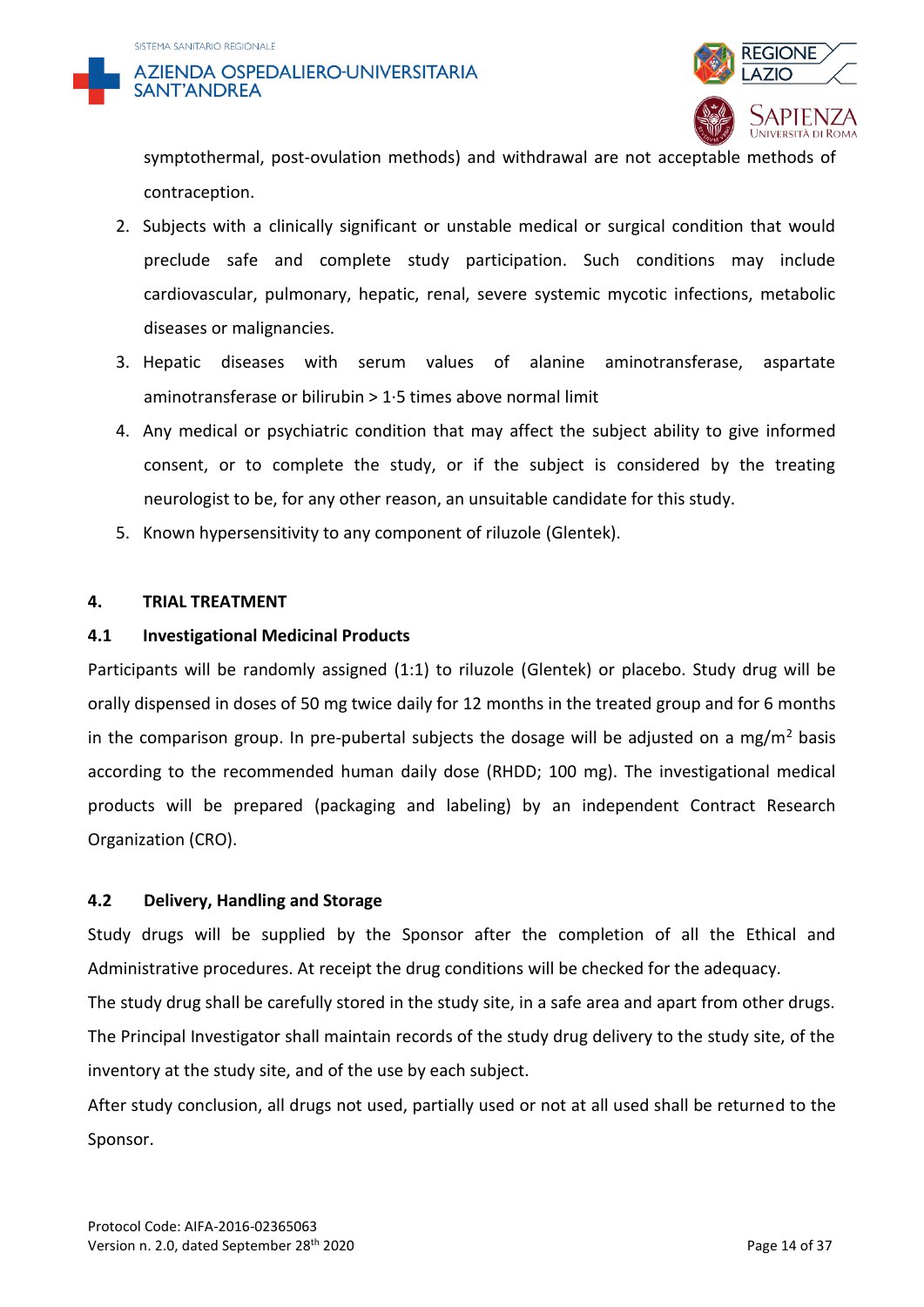



Numbered kits, one per subject, will be provided.

Study medication will be delivered to clinical sites in blocks, according to the randomization list. Each clinical site will be then re-supplied when the study medication has been almost totally allocated to enrolled subjects. Re-supplies will follow the rate of recruitment at each clinical site.

## **4.3 Packaging and Labeling**

Packaging and labeling will be in accordance with applicable local regulatory requirements and applicable Good Manufacturing Practice (GMP) guidelines.

The drug labels will be written in the language of the Country where the study takes place (Italy).

## **4.4 Drug Accountability**

The investigators will maintain an accurate record of the shipment and dispensing of study treatment in a drug accountability log. Monitoring of drug accountability will be performed by coordinator unit during site visits or remotely and at the completion of the trial. Patients/subjects will be asked to return all unused study treatment and packaging at scheduled visit, at the end of the study or at the time of discontinuation of study treatment.

At the conclusion of the study, and as appropriate during the course of the study, the Investigator will return all unused study treatment, packaging, drug labels, and a copy of the completed drug accountability log to the coordinator unit.

#### **4.5 Concomitant and permitted therapy**

There is no therapy for SCA7. The patients usually take supplements or carry out protocols of physical therapy. The participants' treatments at recruitment will be maintained all over the trial to prevent bias or status changes due to the switch in symptomatic approaches (especially the physical therapy).

## **4.6 Prohibited Therapy and interaction with other medicinal products and other forms of interaction**

There have been no clinical studies to evaluate the interactions of riluzole with other medicinal products. In vitro studies using human liver microsomal preparations suggest that CYP 1A2 is the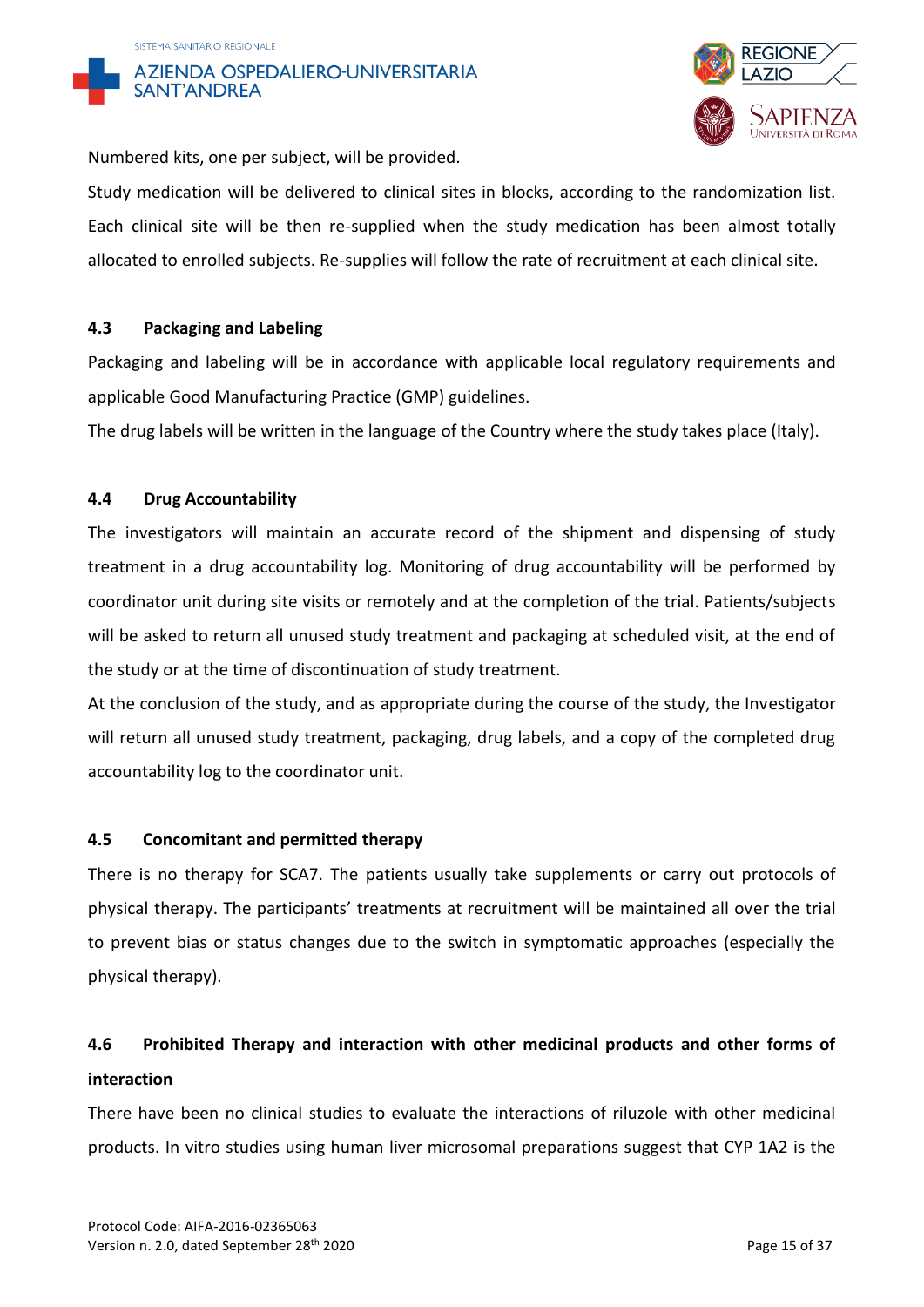



principal isozyme involved in the initial oxidative metabolism of riluzole. Inhibitors of CYP 1A2 (e.g. caffeine, diclofenac, diazepam, nicergoline, clomipramine, imipramine, fluvoxamine, phenacetin, theophylline, amitriptyline and quinolones) could potentially decrease the rate of riluzole elimination, while inducers of CYP 1A2 (e.g. cigarette smoke, rifampicin and omeprazole) could increase the rate of riluzole elimination.

Consuming low doses of caffeine and nicotine is required during the study.

If previous medications are used during the trial, the subject will drop-out the study.

#### **5. TRIAL CONDUCT**

Participants will be randomly assigned (1:1) to riluzole (Glentek) or placebo. Riluzole (Glentek) 50 mg or placebo was given orally every 12 h for 12 months in the treated group and 6 months in the comparison group. The investigational medical product will be prepared (packaging and labeling) by an independent Contract Research Organization (CRO).

A list of randomization numbers and corresponding treatment numbers will be computergenerated by the National Institute of Health before the start of the study. A centralized randomization system will be organized at the Centre for Experimental Neurological Therapies (CENTERS). The assignment of the patient to the treatment or placebo group will be determined ensuring that each clinical centers will include patients in both arms of the trial. All subjects who will sign the informed consent and receive a screening code will be entered into a screening and enrolment log. The Investigator will record the date of birth, date of consent, and date of randomization, if applicable, or reason for not being randomized.

Participants and assessing neurologists and ophthalmologists will be masked to treatment allocation. A two-physician treating and assessing model will be used; the treating physician will be as responsible for supervision, drug administration, recording of adverse events, and safety assessments. The assessing neurologists and ophthalmologists will be exclusively responsible for ophthalmologic and neurological assessments. All patients included in the trail will be followed for 18 months.

Baseline evaluation will include history, electrocardiogram, clinical and neurological assessment us ing SARA and ophthalmological exams (see below). Blood will be sampled for routine laboratory ev aluation. After 3, 6, 12, 15 and 18 months, symptoms, physical and neurological signs, and SARA sc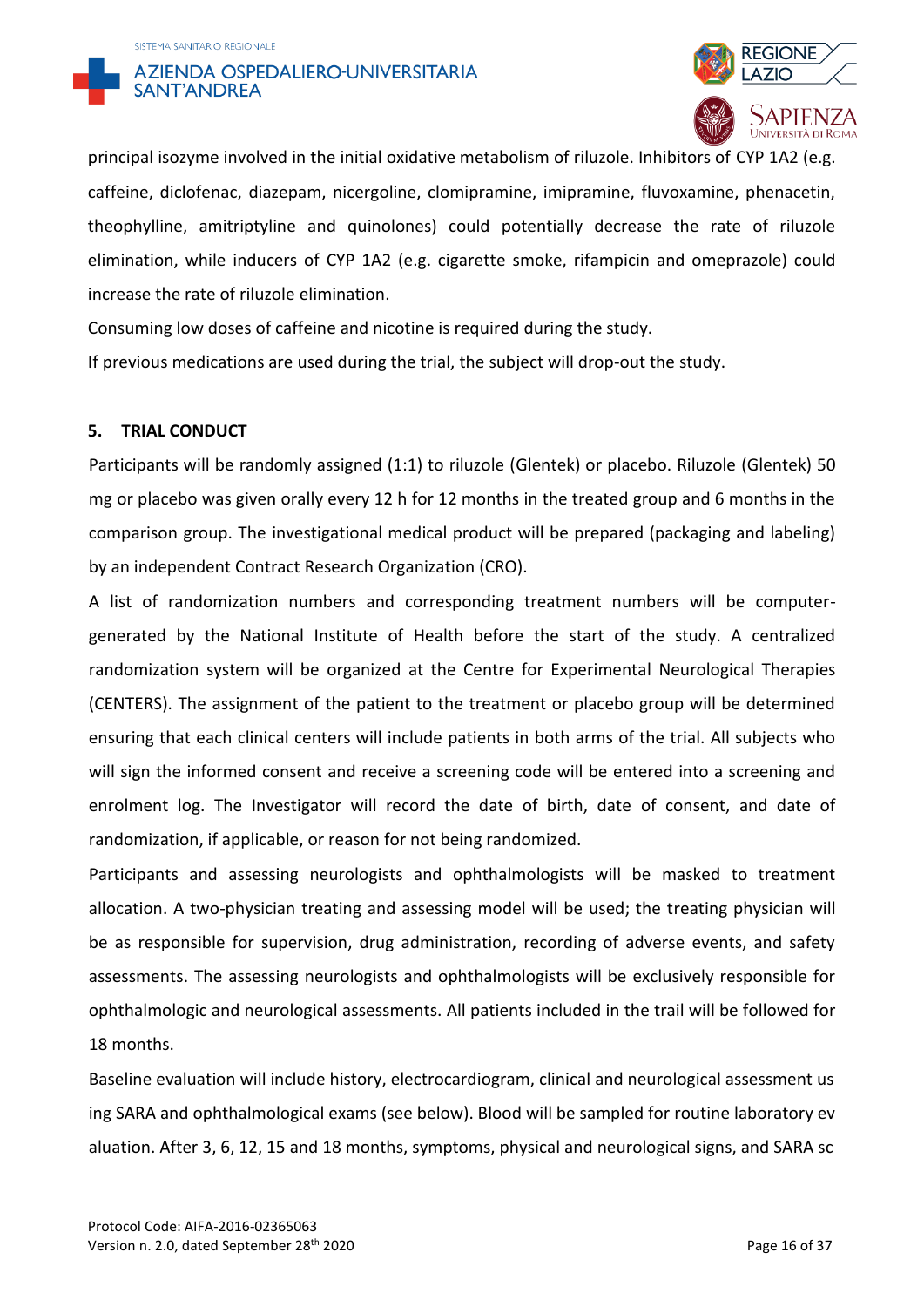



ore will be recorded. At the same time points the following quantitative ophthalmologic assessme nts will be performed:

- Best corrected visual acuity (right eye and left eye measurements) expressed as logMAR un its: Visual acuity is affected in SCA7 and will therefore be measured longitudinally. This test it to be applied with the ETDRS chart (either back-illuminated or projected) with the patient's correction for distance.
- Color vision: SCA7 is often characterized by cone-rod dystrophy affecting color vision. Therefore, color vision will be assessed longitudinally via a Farnsworth D15 Arrangement Test.
- Visual evoked potentials are elicited using transient Pattern Reversal stimuli and monocular stimulation. The checkerboard is displayed on a television screen subtending a visual angle of 15°. Contrast is 99%, spatial frequencies equivalent to three visual angles of 60 and 15 minutes are separately presented.
- Electroretinography: photopic and scotopic paradigms following the international guideline , modified for children, are used, with recording skin electrodes (17,18) Scotopic ERG is obt ained after at least 20 min of adaptation in a fully darkened room with dim blue light flashe s delivered at 2 sec interstimulus interval (ISI). Photopic responses are recorded after 10 mi n light adaptation. Responses are also obtained with 30 Hz flickering white light. The wavef orms obtained from the average of 100 responses to each stimulus condition.
- Optical Coherence tomography: macular map of both eyes.
- Computerized visual field examination: standard automated perimetry (30.2 threshold exa m) and kinetic perimetry

Every three months electrocardiogram and a laboratory profile (CBC, liver enzymes including AST, ALT, GGT, bilirubin and creatinine) will be obtained for drug safety.

All the data will be recorded on paper case record form (CRF). The participating Centers will sendtt to the coordinator the CRF at each time point's assessment (within one week from the neurologica l and ophthalmological evaluations). The expected estimate of subjects lost to follow up will be about 5%.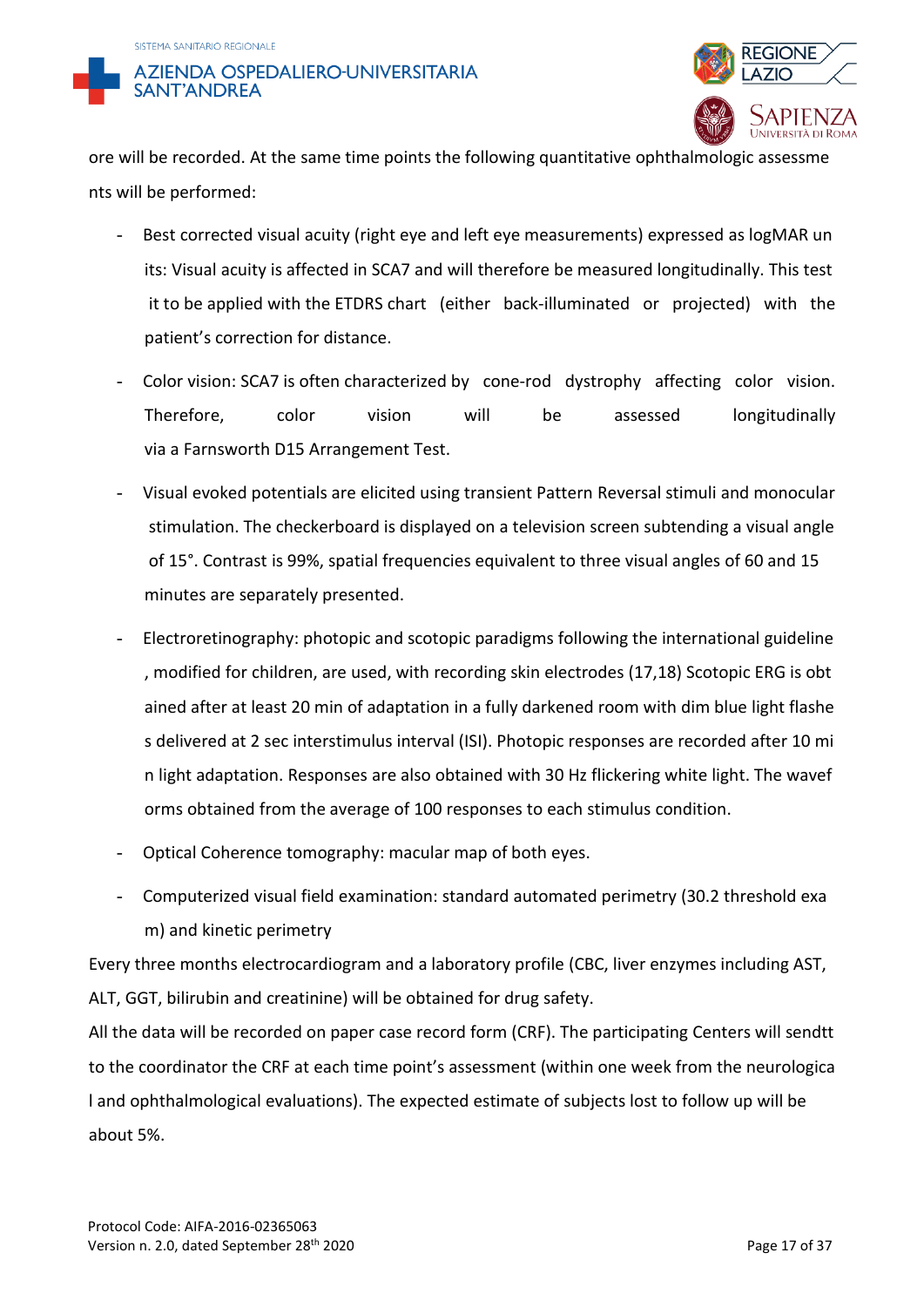



## **5.1 Trial Visit Schedule**

See Flow Chart.

## **5.2 Trial Procedures by Visit**

Prior to performing any trial assessments, the Investigator will ensure that the subjects have provided written informed.

Seven visits per subject are planned:

- Visit  $1$  from day -3 to day +1 Baseline, Randomization, Treatment
- Visit  $2 3$  months ( $\pm 7$  days) Follow-up visit
- Visit  $3 6$  months ( $\pm 7$  days) Follow-up visit
- Visit  $4 9$  months ( $\pm 7$  days) Follow-up visit
- Visit 5 12 months (±7 days) Follow up visit
- Visit 6 15 months (±7 days) Follow-up visit
- Visit  $7 18$  months ( $\pm 7$  days) End of study visit

#### *Visit 1 – from day -3 to day +1: Screening, Randomization, Treatment start*

- Informed Consent collection
- Evaluation of inclusion and exclusion criteria
- Demographic data collection
- Evaluation of concomitant medications
- Physical examination and neurological examination
- Collection of the medical history
- Evaluation of concomitant medications
- Physical examination and neurological examination
- Ophthalmological assessment
- SARA scale
- Hematology and Blood Chemistry (and pregnancy test if female)
- Electrocardiogram

#### *Visit 2 – 3 months (±7 days);*

The following assessments will be done at visits:

• Evaluation of concomitant medications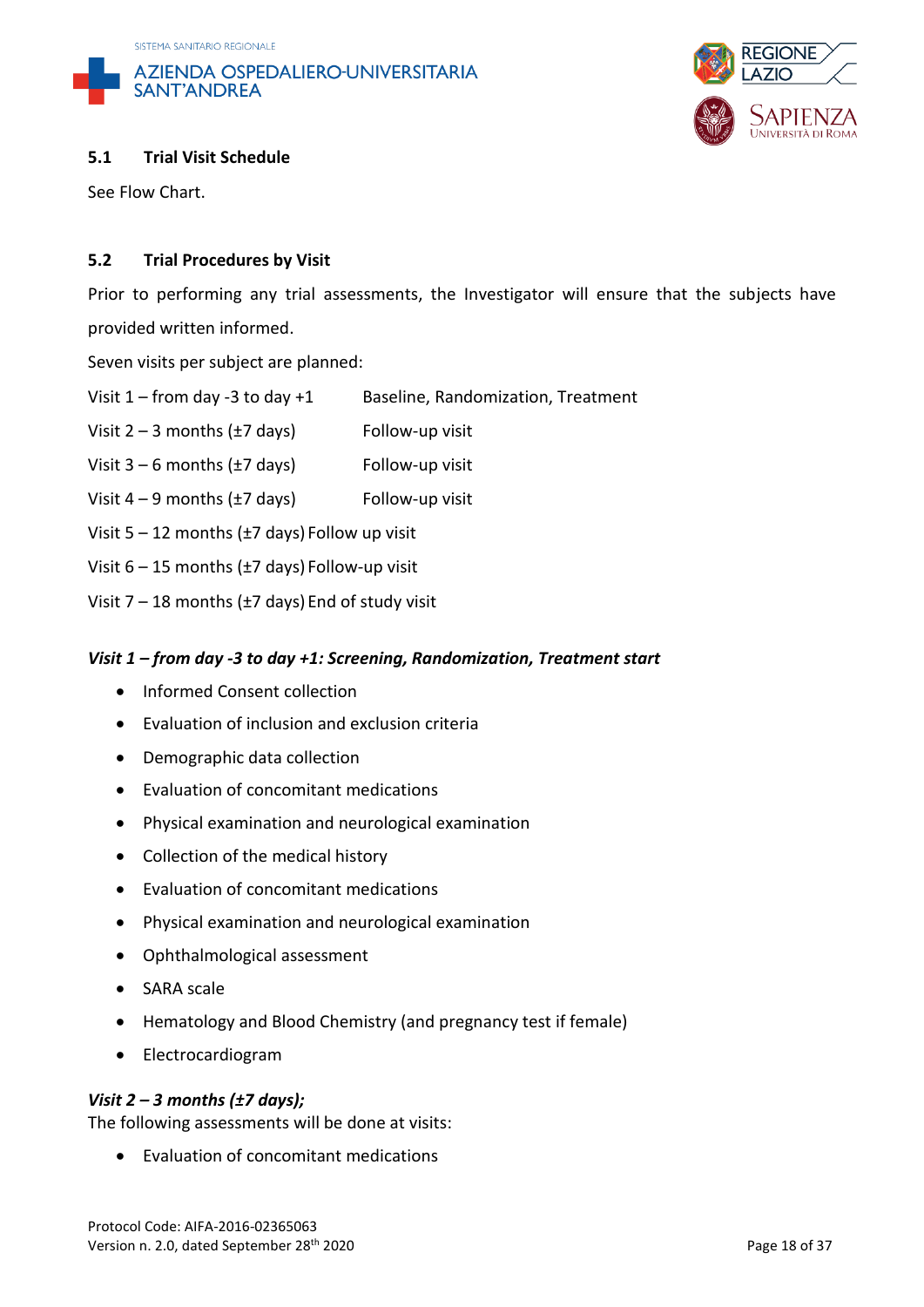





- Physical examination and neurological examination
- Collection of the medical history
- Evaluation of concomitant medications
- Physical examination and neurological examination
- Ophthalmological assessment
- SARA scale
- Hematology and Blood Chemistry (and pregnancy test if female)
- Electrocardiogram

## *Visit 3 – 6 months (±7 days); Visit 4 – 9 months (±7 days); Visit 5 – 12 months (±7 days); Visit 6 - 15 months (±7 days); Visit 7 – 18 months (±7 days) End of Study*

The following assessments will be done at visits:

- Evaluation of concomitant medications
- Physical examination and neurological examination
- Collection of the medical history
- Evaluation of concomitant medications
- Physical examination and neurological examination
- Ophthalmological assessment
- SARA scale
- Hematology and Blood Chemistry (and pregnancy test if female)
- Electrocardiogram

#### **5.3 Biosamples**

Biosamples will be collected and analized only for safety issues. Samples will be not stored and used for other purposes.

#### **5.4 Compliance**

The Investigator will promote compliance by instructing the patient to take the study medication exactly as prescribed and by stating that compliance is necessary for the patient's safety and the validity of the study. The patient will be instructed to contact the Investigator if he/she is unable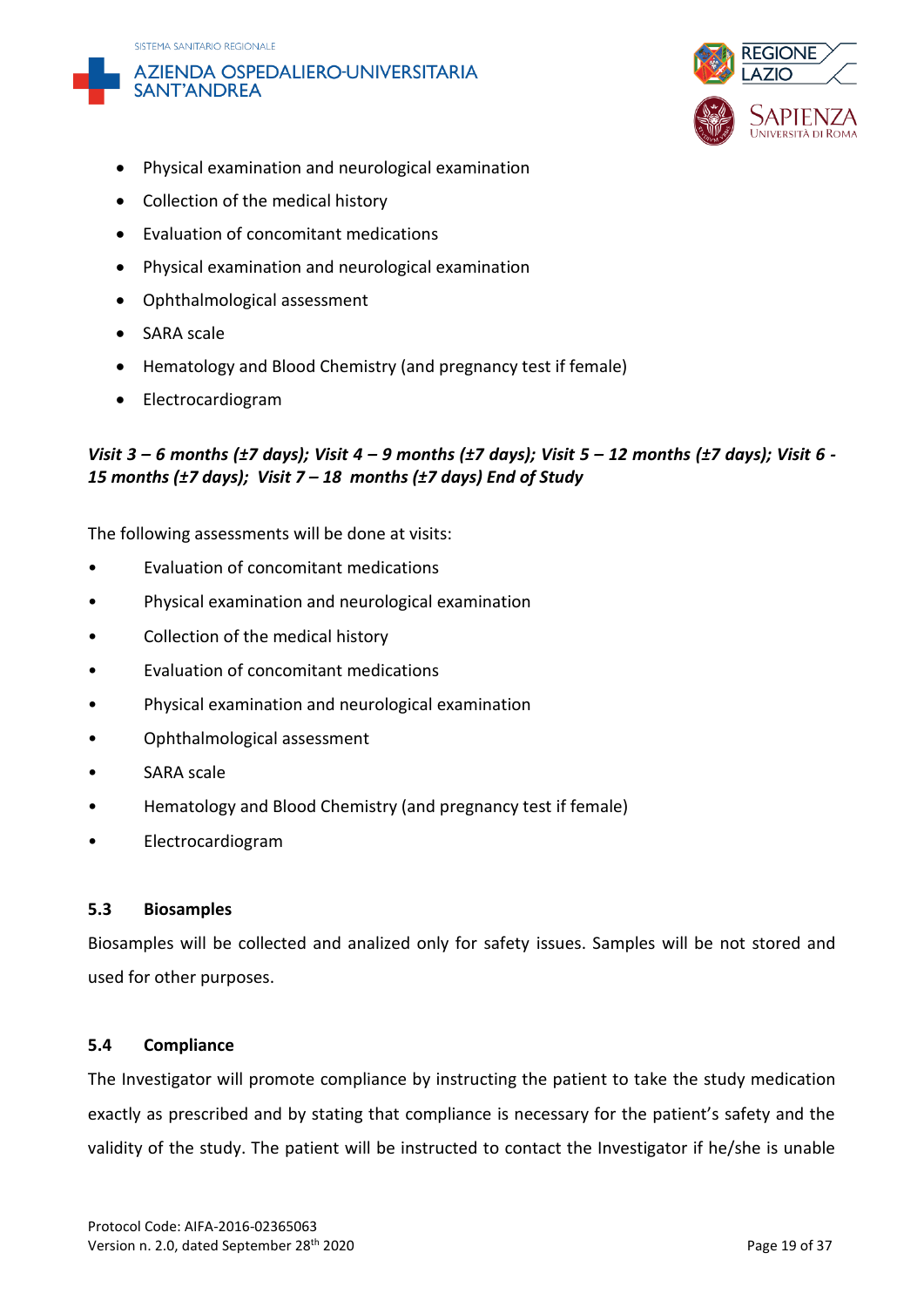



for any reason to take the study treatment as prescribed. Compliance will be assessed by the Investigator and/or study personnel at each visit using capsule counts. This information should be captured in the source document at each visit.

The patients will record information concerning their home study drug administrations in a diary provided for the study. The Investigator will review the diary with the patient at each visit and record the information on the relevant CRFs.

A monitor will perform and document drug accountability during site visits and at the end of the study. All study treatment dispensed and returned must be recorded in the Drug Accountability Log.

## **5.5 Emergency breaking of assigned treatment code**

The study is designed as a double-blind study and neither the patient nor the clinical site personnel (Investigator, sub-Investigator, study nurse, pharmacist) will know which treatment is being administered. The identity of the treatments can't be revealed except in an emergency under the discretion of the Investigator.

The Principal Investigator will receive a study treatment identification key in the form of sealed envelopes containing the kit number and the corresponding treatment.

The envelope can be opened only in case of an emergency presenting the need to disclose the identification of the study treatment assigned to the patient, for the purpose of establishing the appropriate therapy. Once the code is broken for a patient, this patient shall be withdrawn from the study, with the completion of the final study evaluation, indicating the specific reason of the patient withdrawal.

Sponsor must be notified immediately by the Investigator of any emergency unblinding; the date and time, along with the reason for the unblinding, will be noted. Treatment codes will not be freely available to the Investigator until after the study completion and database lock.

Emergency code breaks must only be undertaken when it is required to in order to treat the patient safely. Most often, study treatment discontinuation and knowledge of the possible treatment assignments are sufficient to treat a study patient who presents with an emergency condition.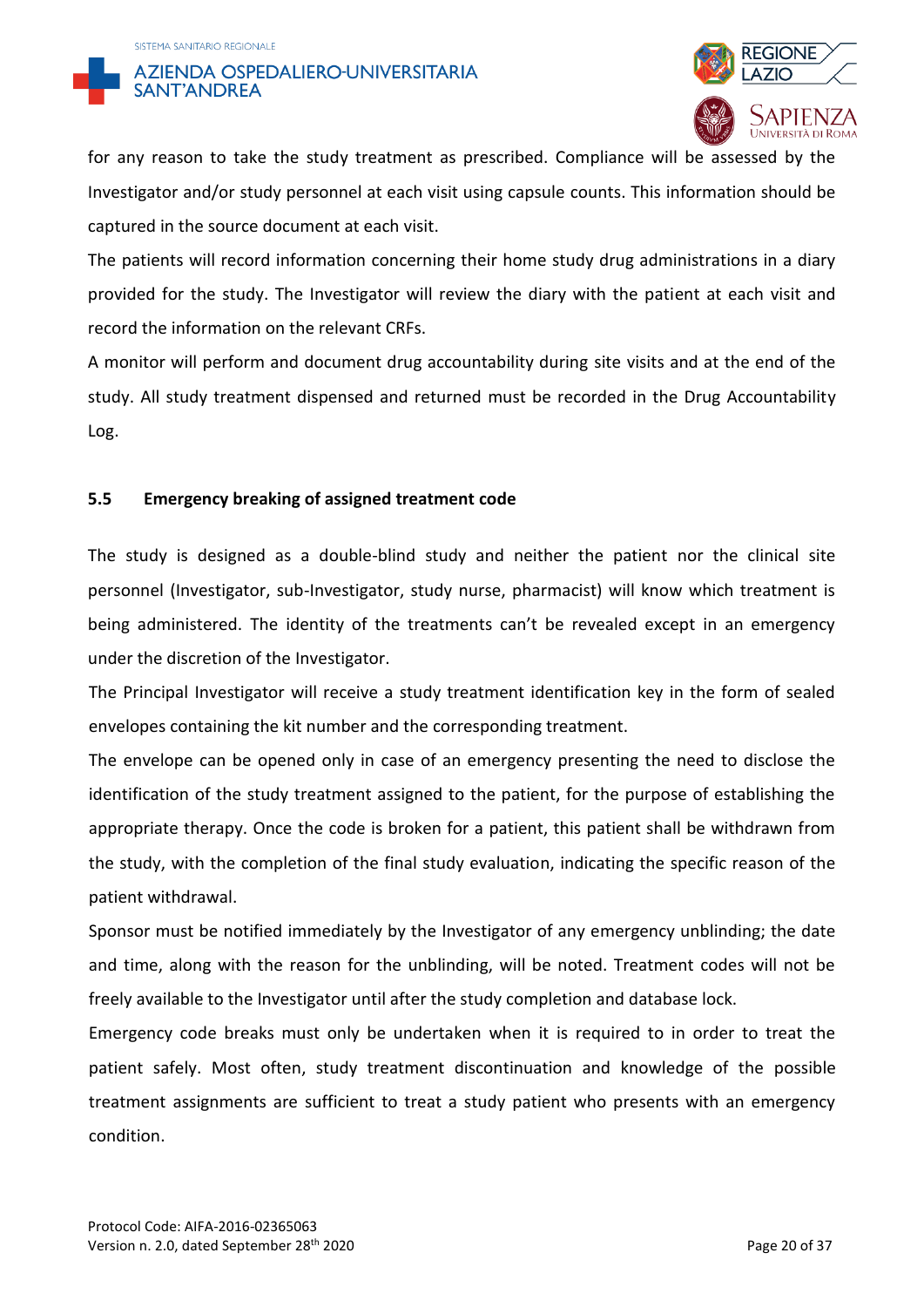



After an emergency treatment code break, the patient should discontinue study drug.

## **5.6 Definition of Completion**

A subject will be defined as "completed" if he/she completes Visit 7 of the trial. Termination at a different time point will be considered as discontinuation.

Project completion will be the date of the Last Visit Last Subject (LVLS).

#### **5.7 Study Discontinuation**

Subjects may be discontinued at any time from the trial for any of the following reasons:

- ➢ An AE occurs that, in the opinion of the Investigator, makes it unsafe for the subject to continue in the trial, included laboratory test abnormalities evaluation Riluzole should be discontinued if the ALT levels increase to 5 times the upper limit of the normal range
- $\triangleright$  The subject is lost to follow-up
- $\triangleright$  The subject dies
- $\triangleright$  The subject withdraws consent
- $\triangleright$  The Investigator, for any reason, terminates the entire trial, or terminates the trial for that subject or the attending physician requests that the subject is withdrawn for any medical reason.
- ➢ The Sponsor or the Regulatory Authority or the Ethics Committee(s), for any reason, terminates the entire trial or terminates the trial for this trial site or this particular subject.

If a subject is discontinued from the trial, the Investigator will complete the end of trial visit CRF pages. The Investigator should try to ascertain the reason(s) for withdrawal, while fully respecting the subject's rights.

#### **5.8 Study Interruption**

The Sponsor may consider trial closure at a clinical site if the following occurs:

- $\triangleright$  serious and/or persistent non-compliance with the protocol;
- $\triangleright$  inadequate collaboration of site personnel with Sponsor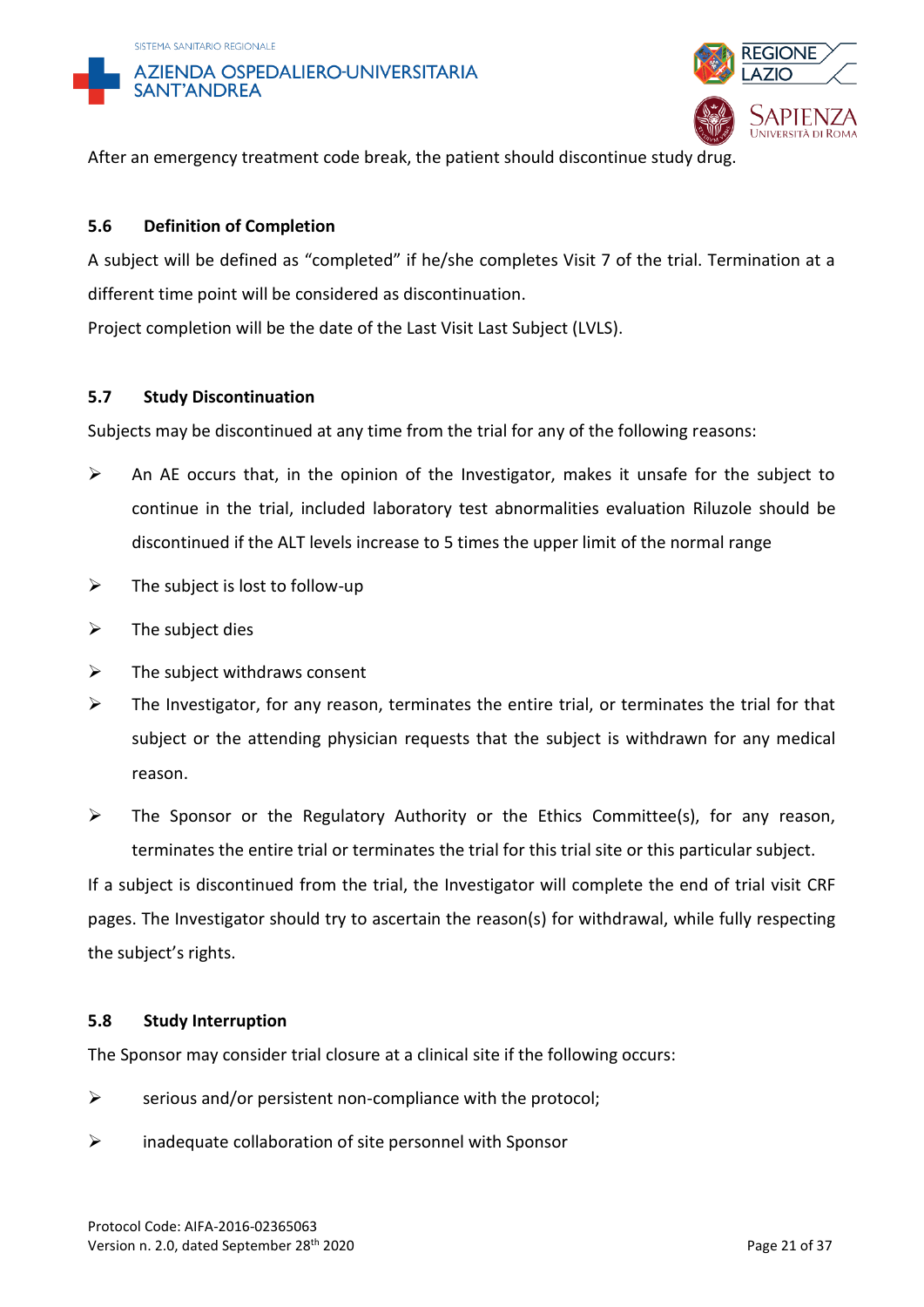





#### $\triangleright$  administrative reasons

- ➢ non-compliance with GCP, SOPs or regulatory requirements
- $\triangleright$  lack of confidentiality and/or non-compliance with the contract spread with the Sponsor.

#### **6. METHODS OF ASSESSMENT**

#### **6.1 Efficacy Endpoints**

The co-primary endpoints will be the proportion of patients with stable SARA score and visual acuity expressed as log MAR units [the metric to quantify the best corrected visual acuity, by applying the ETDRS chart (either back-illuminated or projected) with the patient's correction for distance] at 18 months, in comparison with the same parameters calculated for each patient as mean of t0-t3-t6 evaluations (lead-in period). The measure of visual acuity by log MAR units is commonly used in serial study and is related to subjective visual function (19). Concerning SARA scores, the scale is a validated, widely accepted, end point in studies on cerebellar ataxic syndromes (15). Moreover, our group has already used this outcome measure and described its relationships with daily living in a previous study (9).

#### **6.2 Secondary endpoints**

The secondary endpoint will be quantitative ophthalmologic assessments (via a Farnsworth D15 Arrangement Test, Visual evoked, Electroretinography, Optical Coherence tomography, Computerized visual field examination) and SARA score as continuous values at 18 months, in comparison with the same parameters calculated for each patient as mean of t0-t3-t6 evaluations (lead-in period).

The wide panel of ophthalmological exams should warrant the clinical relevance of the possible drug effects.

#### **6.3 Safety Endpoints**

The safety profile will be assessed through the recording, reporting and analyzing of baseline medical conditions, adverse events, physical examination findings including laboratory tests.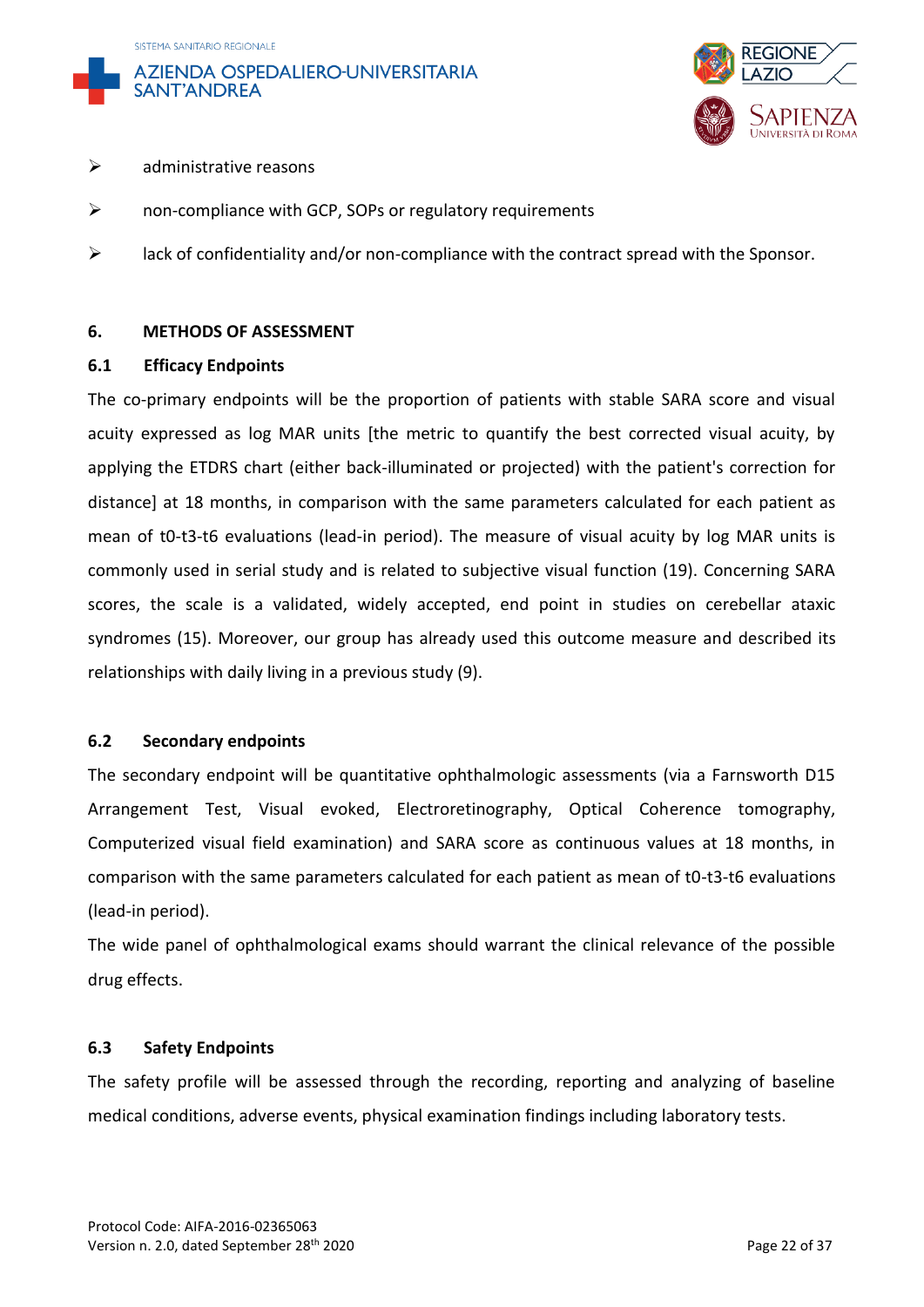



Trial site personnel will report any adverse event (AE), whether observed by the Investigator or reported by the subject.

#### **6.4 Adverse Events**

**6.4.1 Definitions**

#### Adverse Event (AE)

Any untoward medical occurrence in a subject or clinical trial subject administered a medicinal product and which does not necessarily have a causal relationship with this treatment. An AE can therefore be any unfavorable and unintended sign (including an abnormal laboratory finding, for example), symptom, or disease temporally associated with the use of a medicinal product, whether or not considered related to the medicinal product.

Adverse events observed during all periods of a clinical trial are to be recorded, since the first dose of study treatment injection.

Within the scope of this trial, such untoward medical occurrences would be considered as "AEs" even if the subject was not yet administered the investigational medical product (IMP) but had already signed the Informed Consent Form.

#### Adverse Drug Reaction (ADR)

All untoward and unintended responses to an investigational medicinal product related to any dose administered.

#### Serious Adverse Event (SAE)/Serious Adverse Drug Reaction (SADR)

Any untoward medical occurrence or effect that at any dose:

- ➢Results in death. This includes any death that occurs during the conduct of a clinical trial, including deaths that appear to be completely unrelated to the IMPs (e.g., car accident).
- $\triangleright$ Is life-threatening. This includes any AE during which the subject is, in the view of the Investigator, at immediate risk of death from the event as it occurs. This definition does not include events that may have caused death if they had occurred in a more severe form.
- $\triangleright$  Requires subject hospitalization or prolongation of existing hospitalization.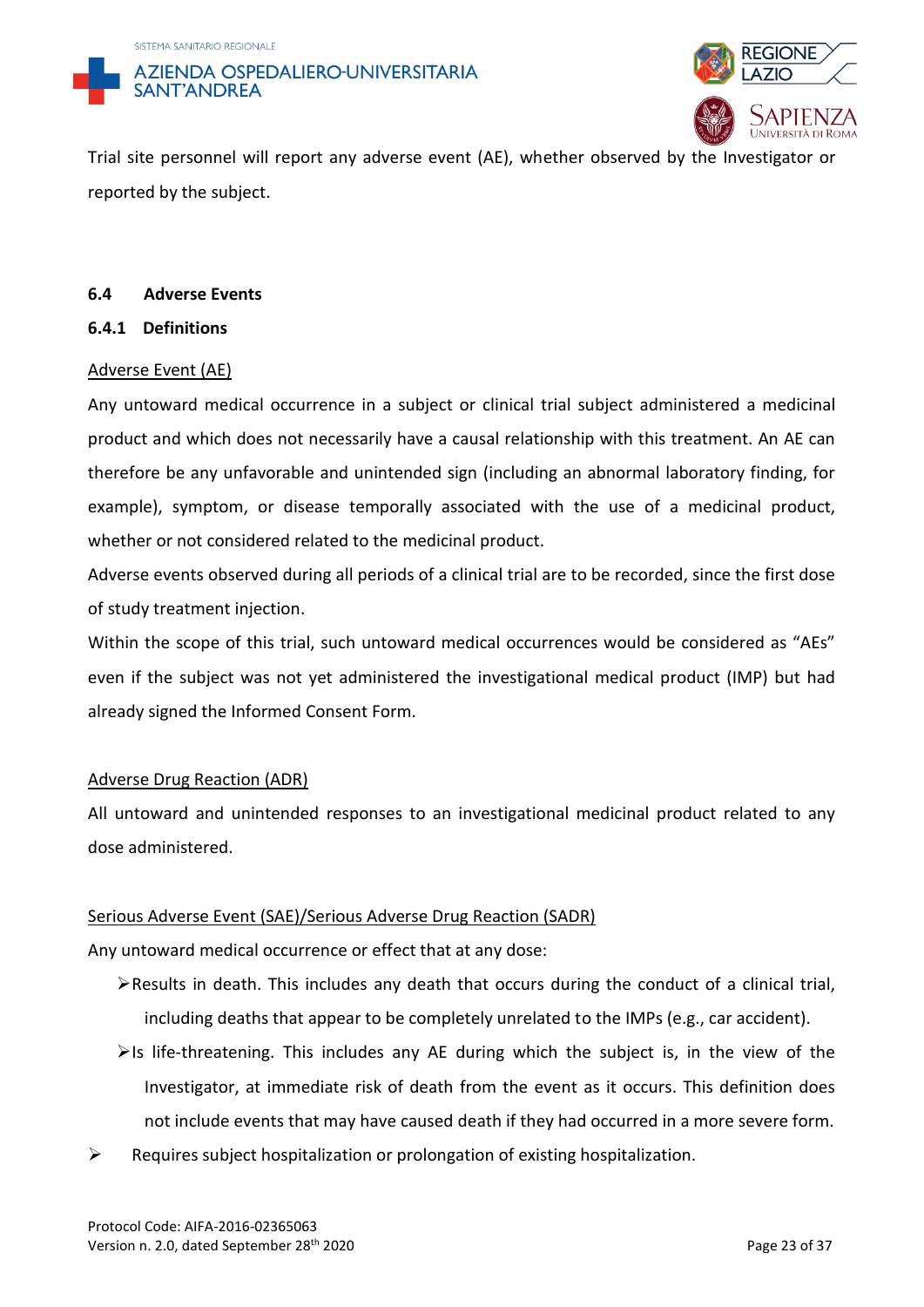



- $\triangleright$  Results in persistent or significant disability or incapacity.
- $\triangleright$  Is a congenital anomaly or birth defect.
	- $\triangleright$  Other medical events that based upon appropriate medical judgment are thought to jeopardize the subject and/or require medical or surgical intervention to prevent one of the outcomes defining a SAE.

Note: Planned hospitalization due to a pre-existing condition (corrective procedure, etc.) will not be regarded as a SAE for these trials.

Clinically significant findings at screening (e.g. laboratory findings) are not considered an AE/SAE.

#### Unexpected Adverse Reaction

An adverse reaction, the nature or severity of which is not consistent with the applicable product information.

#### **6.4.2 Classification of Adverse Events**

The Investigator will classify AEs based on their intensity and relationship to the trial drug/placebo**.**

#### **Intensity**

For this trial, the intensity of an AE will be rated according to the following definitions:

*Mild* Symptom barely noticeable to subject; does not influence performance or functioning. Prescription medication is not ordinarily needed for relief of symptom but may be given because of the personality of a subject.

*Moderate* Symptom of a sufficient intensity to make a subject uncomfortable; performance of daily activities influenced; subject is able to continue the trial; treatment for symptom may be needed.

*Severe* Symptom causes severe discomfort. May be of such intensity that a subject cannot continue the trial. Intensity may cause cessation of treatment with the IMPs; treatment for symptom may be given and/or subject hospitalized.

#### **Relationship to Investigational Products**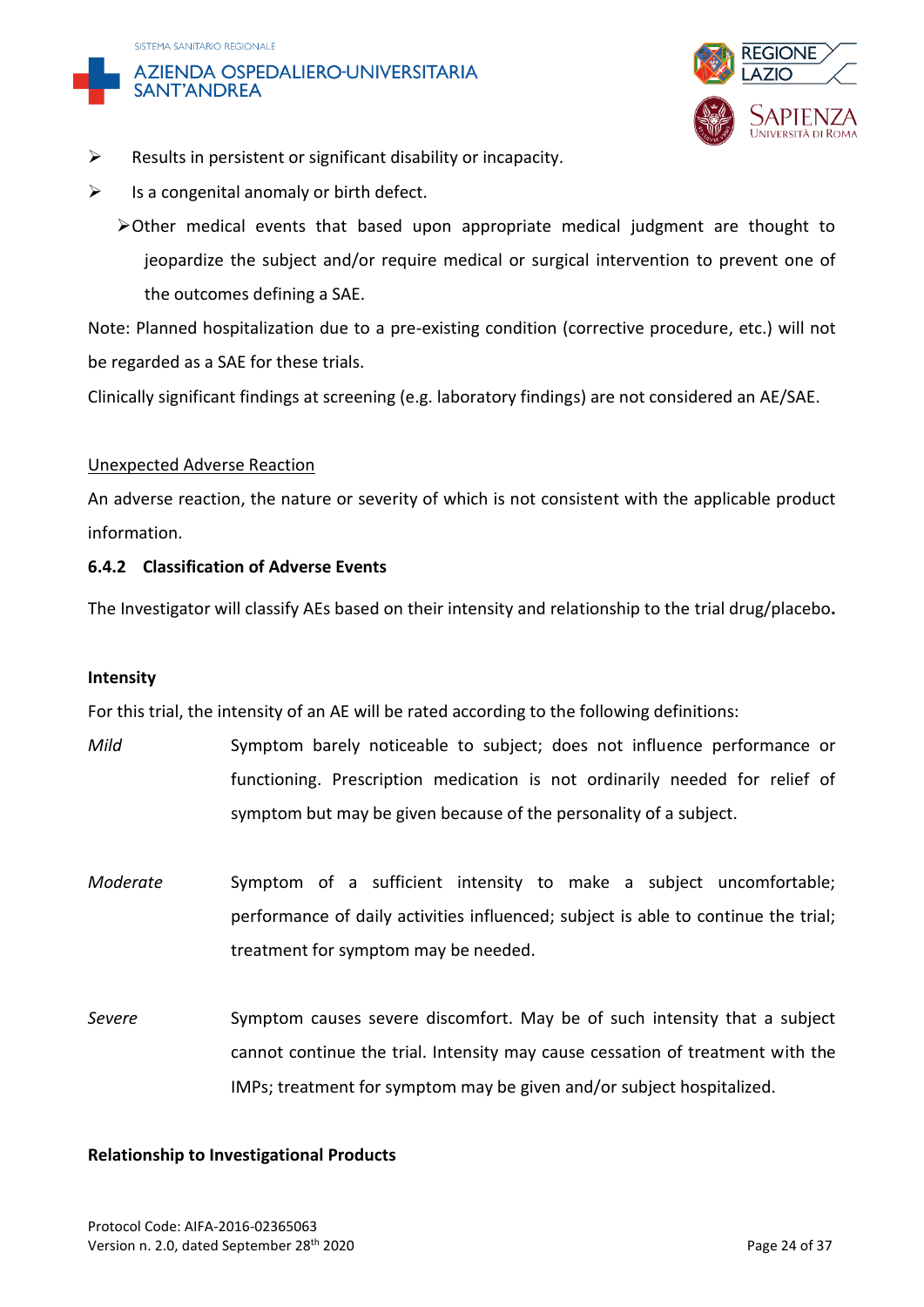



For this trial, an AE cause and effect relationship to the IMPs will be classified by the Investigator as follows:

| Table 1: relationship between AE and IMP |  |  |  |
|------------------------------------------|--|--|--|
|------------------------------------------|--|--|--|

| Description | Definition                                                   |
|-------------|--------------------------------------------------------------|
| Certain     | The AE is clearly related to the IMP                         |
| Probable    | The AE is likely related to the IMP                          |
| Possible    | The AE may be related to the IMP                             |
| Doubtful    | The AE is doubtfully related to the IMP                      |
| None        | The AE is clearly not related to the IMP                     |
| Unknown     | Causality is not assessable, for one reason or another, e.g. |
|             | because of insufficient evidence, conflicting data or poor   |
|             | documentation                                                |

### **6.4.3 Reporting Adverse Events**

As a minimum, at each visit during the study, the Investigator or sub-Investigator will ask the subject whether he/she has experienced any health problems or symptoms since the last visit. An open style questioning will be used to avoid the possibility of influencing the subject.

During the course of the trial, all AEs (including SAEs), irrespective of the relatedness to the IMPs, will be recorded in detail in the source records and transcribed onto the AEs pages of the CRF. The Investigator will be responsible for ensuring that the correct information concerning all AEs is entered on the appropriate CRF pages.

The reporting period for AEs is the period starting from the time of the informed consent release and lasting until 36 months ( $\pm$  7 days). At the end of this follow-up period, all unresolved AEs will be documented on the CRF as "ongoing".

In addition to the AE data collected on the CRF, Investigators are obliged to report SAEs that occur during the study to the Sponsor's pharmacovigilance responsible person immediately, within 24 hours, as described in the following section.

## **6.4.4 Reporting Serious Adverse Events (SAEs)/Serious Adverse Drug Reactions (SADRs)**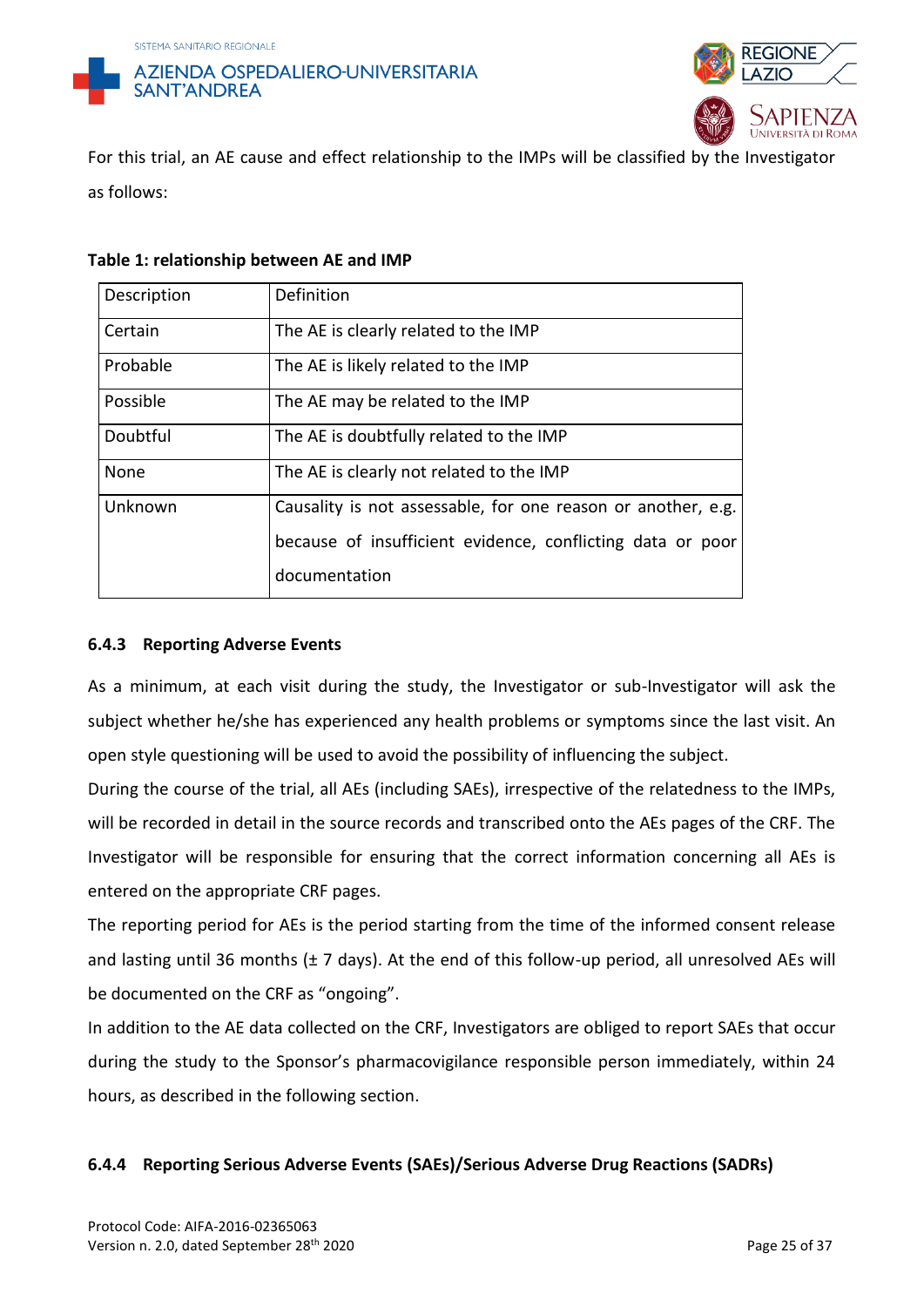



All SAEs and all SADRs, occurring from the time of signing of the informed consent form until the last visit (36 months), must be reported immediately to the Sponsor's pharmacovigilance responsible person appointed for the study.

Information on the actual fax and phone numbers are provided in the Investigator file. The Investigator or designated personnel must call as well as fax or e-mail the completed Serious AEs/Serious ADRs Reporting Form to the Sponsor's pharmacovigilance responsible person within 24 hours of observation or notification of a Serious AE/ADR. All of these events must also be recorded on the appropriate CRF sections.

The Investigators should contribute to the clarification of the cause(s) of the SAE/SADR and to the assessment of potential risks by providing any relevant information obtained or requested with respect to the case and inform the Sponsor's pharmacovigilance responsible person of the outcome and other relevant follow-up information of the SAE/SADR.

Multiple independent SAEs/SADRs for the same subject which occur simultaneously should be described on the same SAE/SADR Reporting Form.

## *Serious Adverse Event/Serious Adverse Drug Reaction reporting to Local Ethics Committees/Competent Authority*

It will be the responsibility of the Investigator to inform the Ethics Committee (EC) about SAEs/SADRs, according to local requirements. It is the responsibility of the Sponsor (or Sponsor's designee) to submit applicable SUSAR Reports to the Competent Authority and to the coordinating Ethics Committee.

## **6.4.5 Follow-up of Serious Adverse Events/Serious Adverse Drug Reactions**

SAEs/SADRs will be followed by the Investigator until the outcome is resolved, has reached a stable condition in the Investigator's opinion, or until the subject is lost to follow-up. When the clinical site receives any new relevant information about a SAEs/SADRs, the site will fill out a new SAE/SADR Reporting Form and tick the "Follow-up" box of the SAE/SADR Reporting Form and fax or e-mail it within 24 hours to the Sponsor's pharmacovigilance responsible person.

#### **6.4.6 Riluzole (Glentek) Undesirable Effects**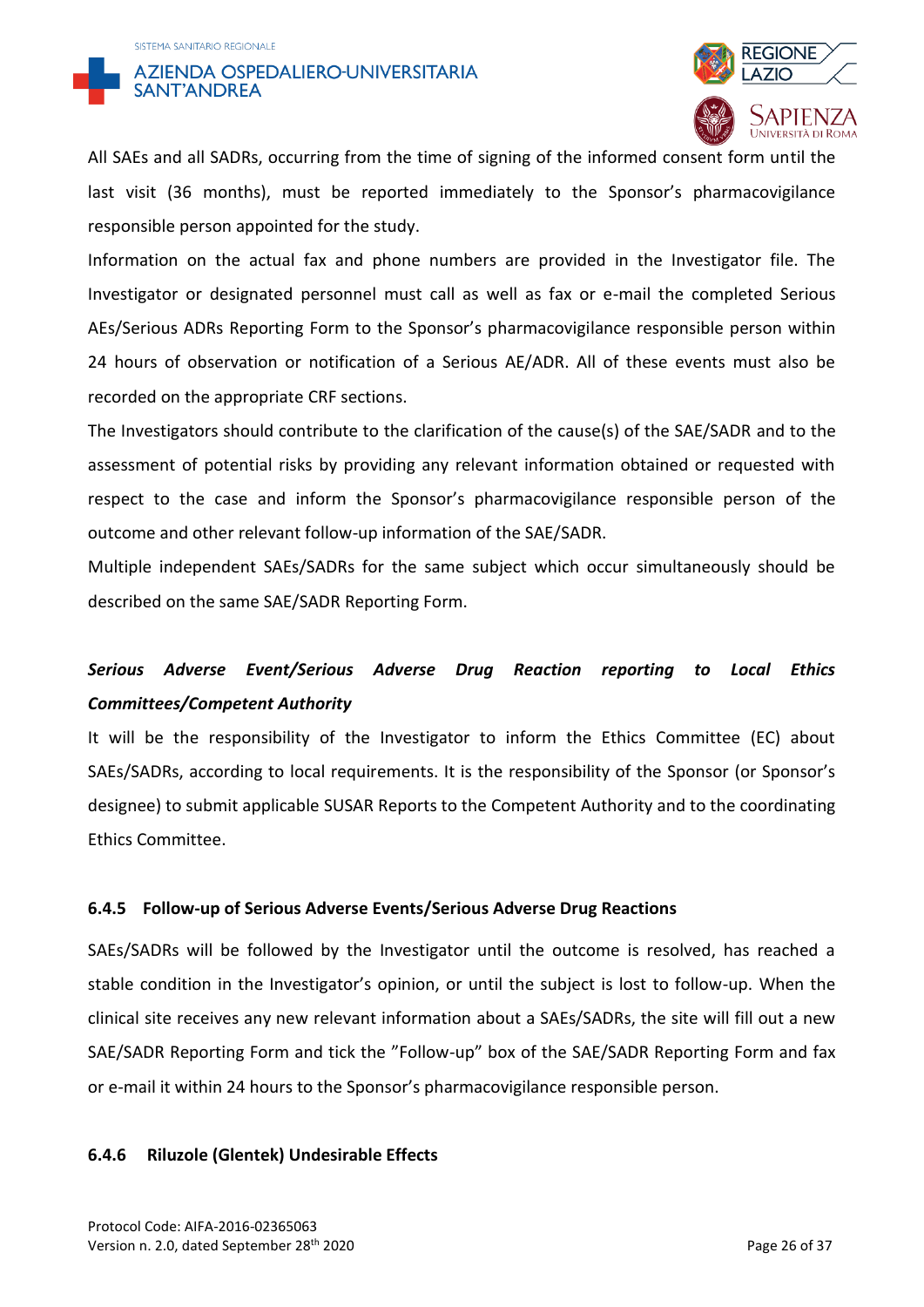



## **Table 2: List of adverse reactions from Riluzole (Glentek).**

| MedDRA System Organ Classes    | Undesirable effects           | Frequency   |
|--------------------------------|-------------------------------|-------------|
| Blood and lymphatic system     | Anaemia                       | Uncommon    |
| disorders                      |                               |             |
| Immune system disorders        | Anaphylactoid reaction,       | Uncommon    |
|                                | angioedema                    |             |
| Nervous system disorders       | Headache, dizziness,          | Common      |
|                                | oral paraesthesia, somnolence |             |
| Respiratory, thoracic and      | Interstitial lung disease     | Uncommon    |
| mediastinal disorders          |                               |             |
| Cardiac disorders              | Tachycardia                   | Common      |
| Gastrointestinal disorders     | Nausea                        | Very Common |
|                                | Diarrhoea, abdominal pain,    | Common      |
|                                | vomiting                      |             |
|                                | Pancreatitis                  | Uncommon    |
| Hepato-biliary disorders       | Abnormal liver function tests | Very common |
| General disorders and          | Asthenia                      | Very common |
| administration site conditions | Pain                          | Common      |

The frequency has been determined according to the following criteria: very common (> 1/10), common (> 1/100, <1/10), uncommon (> 1/1 000 to <1/100), rare (> 1/10 000 to <1/1 000), very rare (<1/10 000), not known (frequency cannot be estimated from the available data).

## **7. STATISTICAL METHODS**

#### **7.1 Sample Size Determination**

We assumed that a sample size of 17 patients per group (a total of 34 patients) had 80% power and an α value of 10% to detect a difference between the two groups of 35% in the proportion of patients with stable SARA score and visual acuity (in log MAR units) at 18 months, compared to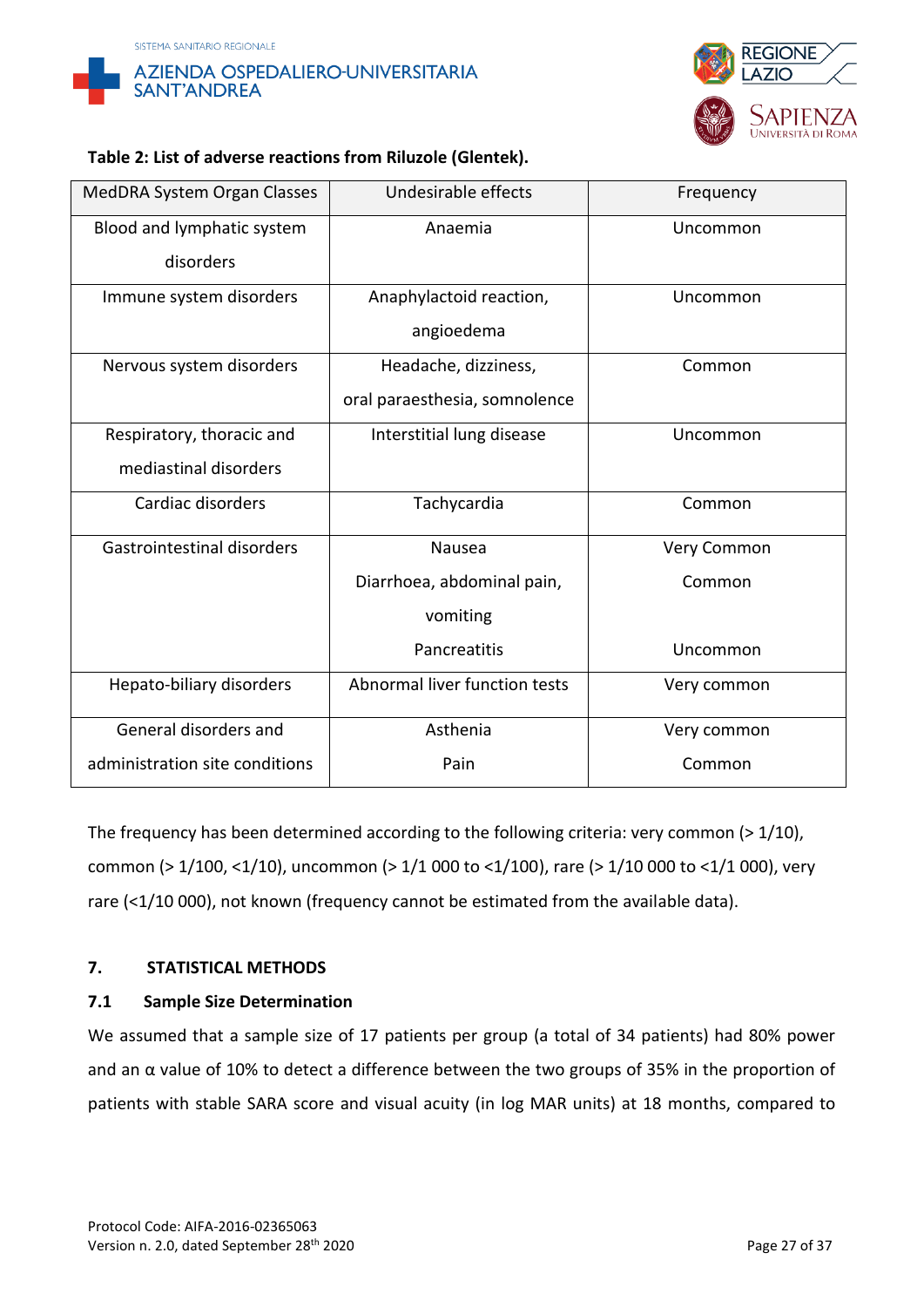



mean of t0-t3-t6 evaluations. This calculation took into account published data on riluzole (Glentek) in cerebellar ataxia (8, 9).

## **7.2 Definition of Trial Populations for Analysis**

The trial results will be assessed according to an intention to treat (ITT) approach. Each subject enrolled in the study will be included in the ITT population. The opportunity of a per protocol (PP) analysis will be considered after the review of preliminary results. In this case, the PP population will exclude subjects with major protocol violations.

## **7.3 Efficacy Analysis**

Data will be expressed as mean (SD) for continuous variables and as proportions for categorical variables. Comparisons between the riluzole (Glentek) and placebo groups will be assessed using the t test for unpaired data for continuous variables and odds ratio (OR) with a relative 95% CI for categorical data. An intention-to-treat analysis will be done adopting a last observation carried forward method. A logistic regression model will be done at 18 months to adjust the results for the main baseline characteristics; p values less than 0.05 will be considered significant.

#### **7.4 Safety Analysis**

The safety profile of each treatment will be assessed through the recording, reporting and analyzing of baseline medical conditions, adverse events occurring during the study and laboratory tests.

Incidence, type, and severity of the adverse events will be summarized by presentation of the number of subjects with any AE, related AEs (including those possibly related, or not evaluable), and serious AEs. AEs will be coded by using the Medical Dictionary for Regulatory Activities (MedDRA). The incidence of AEs will be summarized in frequency tables according to the MedDRA terms. Chi-square test or Fisher's exact test will be used to compare the frequency of subjects with AE and the frequency and characteristics of AEs between treatment groups.

Laboratory tests will be summarized and compared in terms of frequencies for normal, abnormal non-clinically significant and abnormal clinically significant values. Chi-square test will be used, if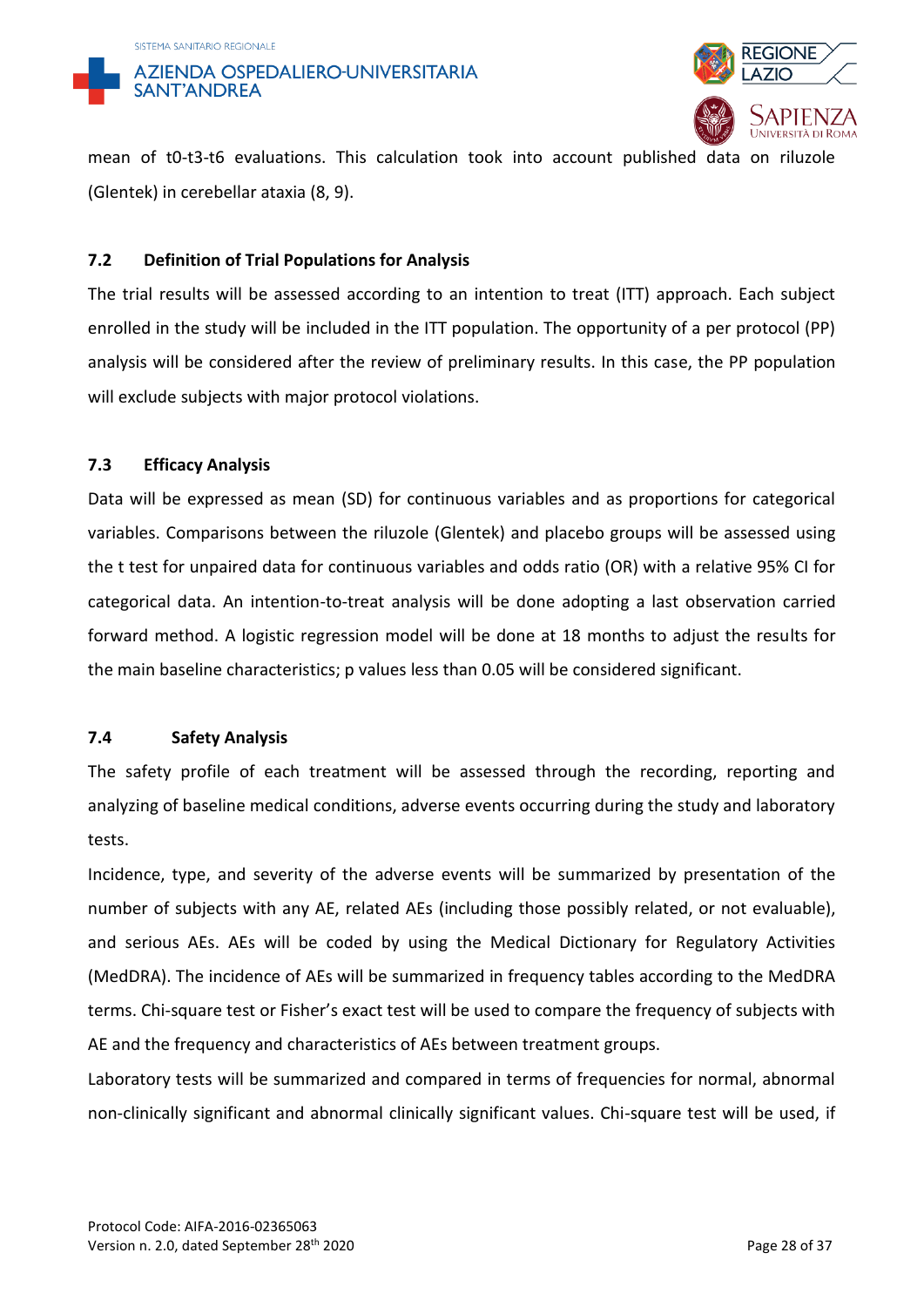



appropriate. In case of low number of cases with abnormal values, only individual description will be provided.

## **7.5 Planned Interim Analysis(es)**

No interim analysis is planned.

## **8. DATA SAFETY MONITORING BOARD / DATA MONITORING COMMITTEE**

No Data Safety Monitoring Board/Data Monitoring Committee is planned for this study.

## **9. ETHICAL AND REGULATORY ASPECTS**

## **9.1 Laws and Regulations**

This clinical study will be conducted in accordance with the principles contained in the Declaration of Helsinki as amended by the World Medical Association in Fortaleza, Brazil, October 2013, and in compliance with all international and national laws and regulations of the country in which the trial is performed, as well as any applicable guidelines. If there are conflicts between local laws and regulations, the more stringent requirements will be adopted.

## **9.2 Subject's Information Sheet and Informed Consent Form**

The Investigator is responsible for and will obtain informed consent from each subject in the study, in accordance with the ICH-GCP Guidelines and the current version of the Declaration of Helsinki.

All subjects invited to participate in the clinical trial are entitled to make their decision based on all current available information provided to them by the Investigator/designee. In addition, they will be given a document in native language written in clear concise lay language for review and consideration. The document will previously have been approved by relevant Independent Ethics Committees (IECs) and may further be updated as new important information becomes available that may affect subject's willingness to participate or continue in the trial.

This document will tell potentially eligible subjects about the nature of the IMP(s), their efficacy and safety profile, the route of administration, and the human experience available. It will also outline the steps of the protocol as they will apply to the individual, including the number of visits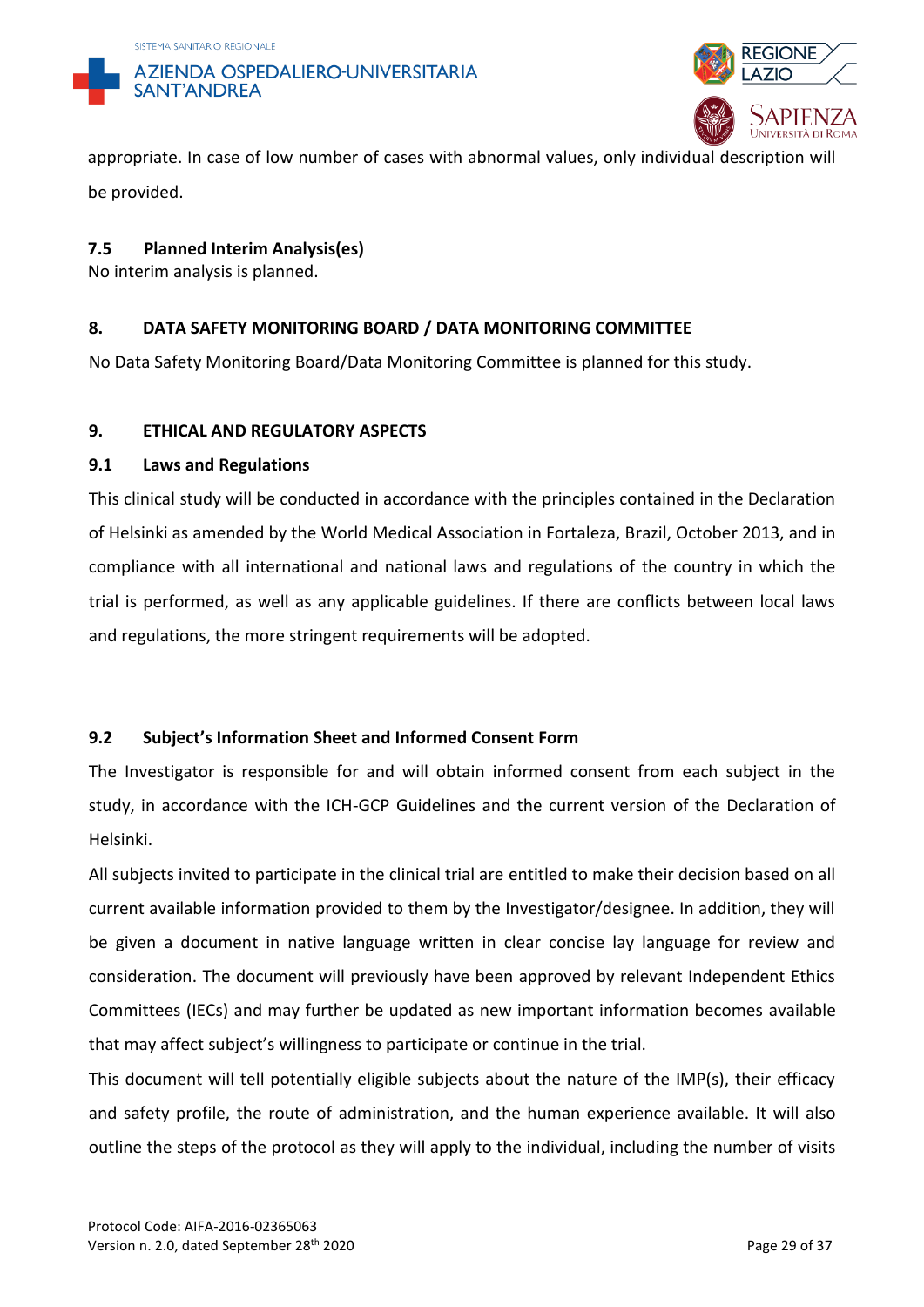



and types of procedures/assessments/measurements to be performed so that the individual has a clear picture of the risks, inconveniences and benefits that may accrue from the trial.

The subject must be made aware that he/she may refuse to join the trial or may withdraw his/her consent at any time without prejudicing further medical care and that he/she is covered by the Sponsor's indemnity insurance in the event of a trial related injury. Contact details (mobile, pager, etc.) to report and discuss suspected trial-related injuries will be provided. Subjects must also know that their personal medical records may be reviewed in confidence by the Sponsor's staff or representatives and by Regulatory Authorities and IEC and that personal information will be collected and retained in a confidential database. Conditions for ensuring the anonymity of data and the security and confidentiality of the database should be explained.

Consent will always be given in writing after the subject has had adequate time to review the information and ask questions, if need be. The subject and the Investigator conducting the informed consent discussion will both personally write the name, sign and date the consent form. Two copies of the informed consent form shall be signed. The Investigator shall provide one signed copy of the signed informed consent and one copy of the subject information sheet to the subject, and will keep the second copy of the original signed forms in the onsite study file.

The signed form will be reviewed by the study monitor.

#### **9.3 Ethics Review and Authorization by Competent Authorities**

Prior to the start of the study, the protocol, amendment(s), consent form, information sheet, Investigator's Brochure, and any written information to be provided to subjects will be submitted to the national Competent Authority (CA) and to coordinating and satellite IECs. The designated CRO will obtain a copy of the written approval by each IEC and a list of the IEC members, their titles or occupations, and their institutional affiliations and will provide originals or copies of these documents to the Sponsor. The study will be conducted in the proposed country in accordance with the respective local regulations and requirements.

All documents subject to review during the study, including any modifications made to the protocol after receipt of IEC approval, will also be submitted to the coordinating IEC and CA for approval prior to implementation, unless they cover administrative issues only. Each Investigator must also provide periodic reports as required, and promptly report important safety information (i.e., SAEs) to the IEC. The CA will be notified by the Sponsor or designee of completion of the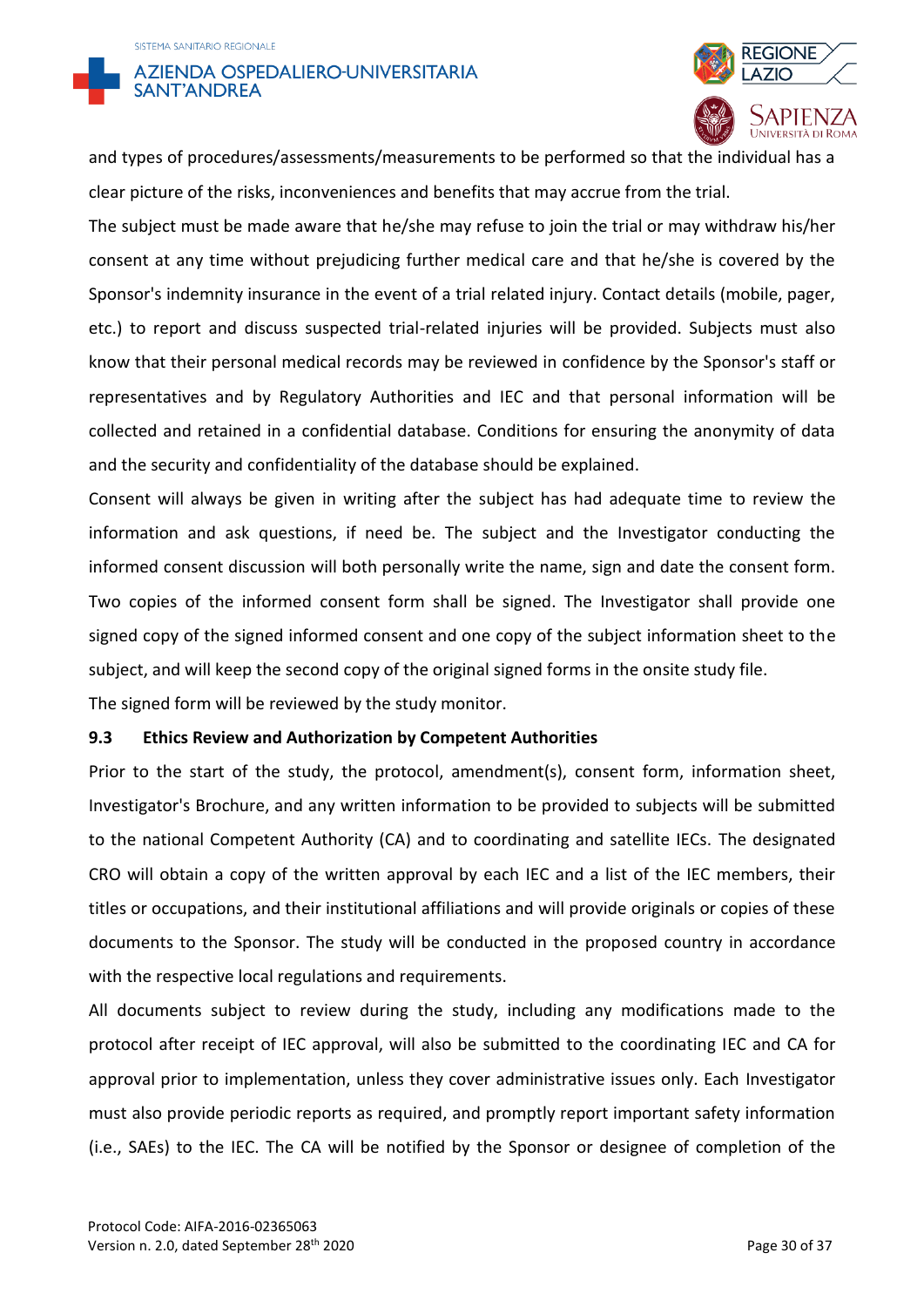



study (Last Visit Last Subject – LVLS) and a synopsis of study results will be provided. The Sponsor will provide study results to the IECs, too.

### **9.4 Protocol Amendments**

Changes to the protocol may only be made by means of a written amendment, which has to be approved and signed by the authorized individuals of the Sponsor and by the Investigator.

The trial code, the title of the trial, the progressive number and the date of the amendment must be recorded on the first page of the document.

Exhaustive justifications that motivate the amendment to the protocol should clearly be addressed in the document.

All substantial protocol amendments must be submitted to IECs and to Regulatory Authority (where applicable) for review and approval unless it covers administrative issues only. In this case the IEC and the Regulatory Authorities (when applicable) will be notified of the amendment without the request to review and approve it.

The Investigator, the Sponsor and IEC, separately or together, should decide whether the subject's informed consent form needs to be changed.

The Investigator will not modify the protocol without first discussing the changes and obtaining the Sponsor's written approval.

#### **9.5 Protocol Deviations**

The Investigator is to conduct the trial in accordance with the approved current protocol. In order to obtain interpretable results, neither the Investigator nor the Sponsor will alter the trial conditions agreed upon and set out in this protocol.

In the event that an isolated, unforeseen instance resulting in a protocol deviation occurs, the Investigator is to document and explain this deviation and notify the Sponsor and the Coordinating Investigator as soon as possible, in writing.

In no instance should this increase the subject's risk.

## **9.6 Data Collection**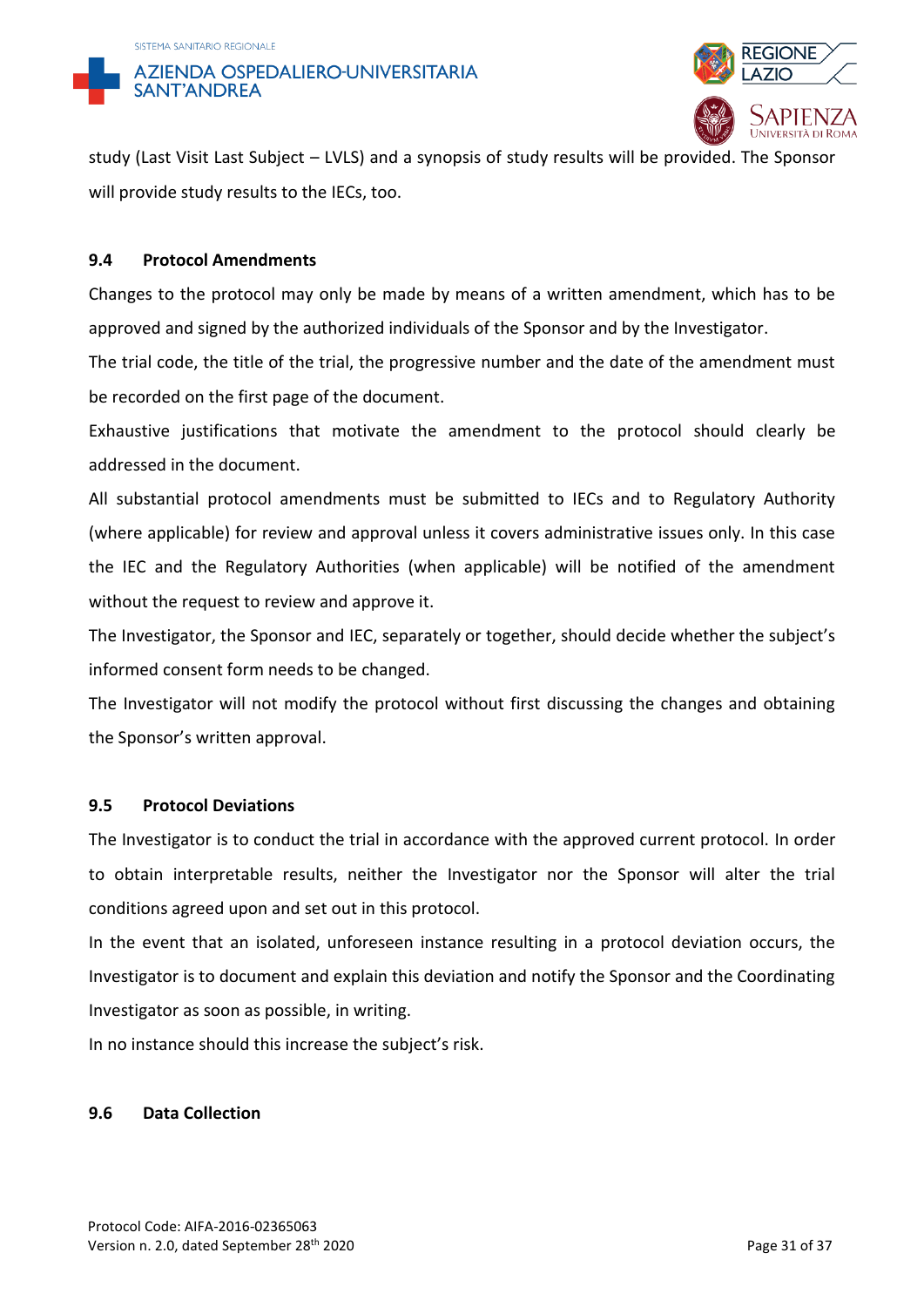



During each subject's study visit, the study Investigator or a designee will collect and report study data on the relevant subject's chart, documenting all significant observations. Any contact with the subject via telephone or other means that provides significant clinical information must be documented on the source data. All information present on the source data and relevant to this clinical trial will be promptly entered in the CRFs.

A Paper Case Report Form will be used for recording subjects' trial data. The Investigator will maintain a list of all persons authorized to make entries and/or corrections on the CRFs. Data entries and corrections will be made only by the authorized persons. It is the responsibility of the Investigator to ensure that the CRFs are properly and completely filled in. The CRFs must be completed for all subjects who have been included in the trial. The Investigator will review all CRFs and sign and date them for each subject, verifying that the information is complete, true and correct. All fields on the CRF must be completed as applicable.

Checks to assess the appropriateness and consistence of data will be developed on monitoring visits. After CRF pages will be approved and signed by the Investigator, they can be reviewed on site by the monitor. Data Clarification Forms (DCF) will be generated during on site monitoring and the Investigator will have to check and resolute them. The Investigator is responsible for the review and approval of all query resolutions.

#### **9.7 Trial Documentation and Record Retention**

The Investigator must retain investigational product disposition records, copies of CRFs, and source documents for the maximum period required by applicable regulations and guidelines, or Institution procedures, or for the period specified by the Sponsor, whichever is longer. The Investigator must contact the Sponsor prior to destroy any records associated with the study.

The Sponsor will notify the Investigator when the trial records are no longer needed.

If the Investigator withdraws from the study (e.g., relocation, retirement), the records shall be transferred to a mutually agreed designee (e.g., another Investigator). Notice of such transfer will be given in writing to the Sponsor.

#### **9.8 Confidentiality**

The Sponsor must ensure that the Investigator keeps secret from third parties any confidential information disclosed or provided by the Sponsor and regarding the Sponsor and its trial-related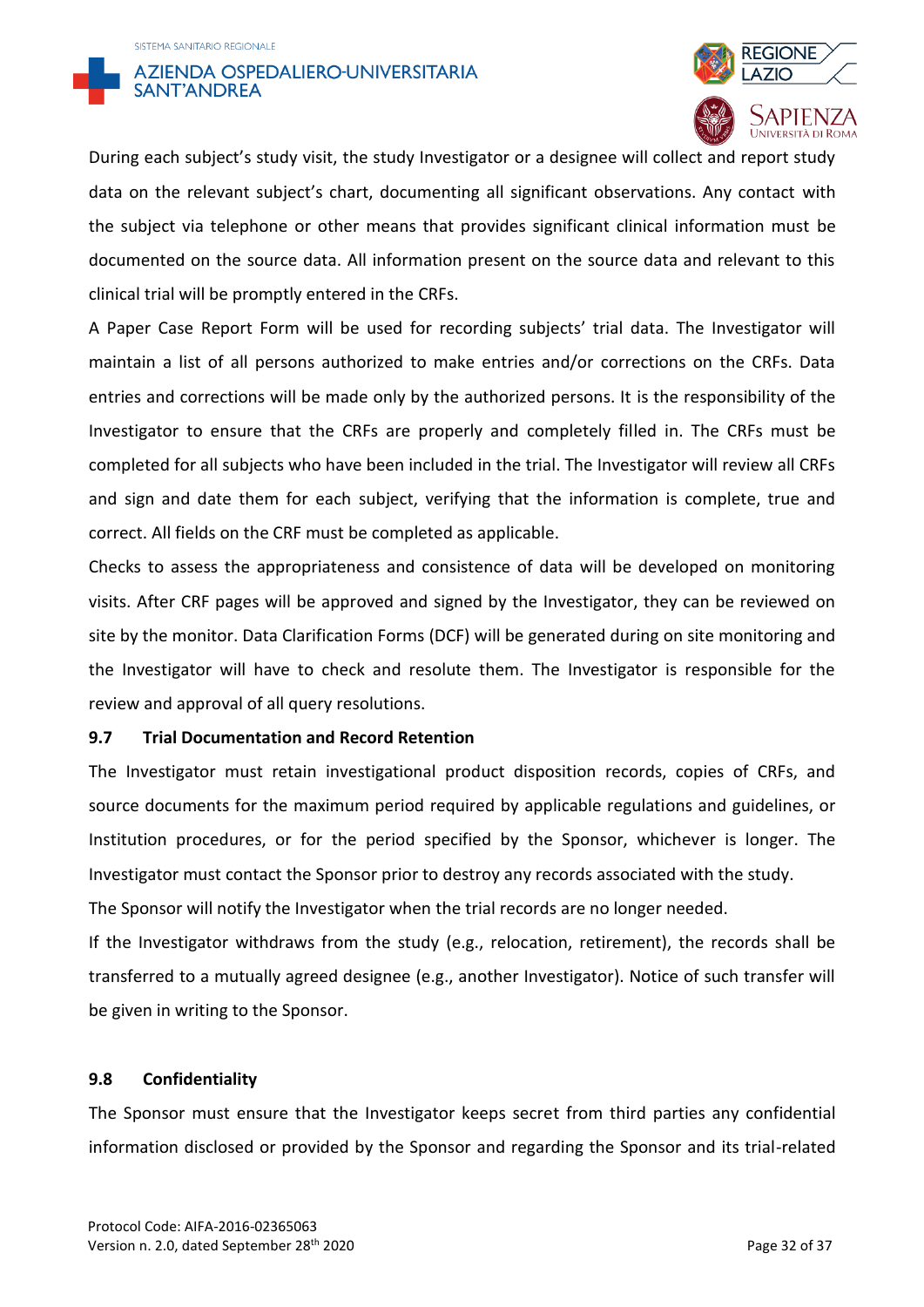



products. The Investigator agrees to use such information only to accomplish the present trial tasks and not to use it for any other purposes without the prior written consent by the Sponsor. The Investigator of each study site must assure that patients' anonymity will be strictly maintained and that their identities are protected from unauthorised parties. According to the Directive 95/46/EC (General Data Protection Regulation, GDPR), only an identification code (i.e., consists of identification number, sex and year of birth) should be recorded on any form or biological sample submitted to the laboratory, Sponsor, Competent Authorities' or Ethics Committee.

The PI must keep a screening and enrolment log showing codes and names for all patients screened and for all patients enrolled in the trial.

In compliance with the GCP-ICH the study information will be kept secure by appropriate physical, technical, organizational and other measures to safeguard study data and prevent unauthorized or unlawful processing or accidental loss or destruction. Study information will only be accessible to authorized staff and will be stored for only as long as it is needed.

Data management responsible will take appropriate steps to ensure that appropriate technical and security measures are put into place when transferring study data within data management unit, and that such data transfers are carried out in accordance with applicable local law.

## **9.9 Study Report and Publication Policy**

The results of the clinical study will be documented in an integrated clinical study report according to ICH E3 Note for Guidance on Structure and Content of Clinical Study Reports.

The Sponsor and the Investigator(s) agree that no publications presenting or discussing data and/or results from clinical trials sponsored by the Sponsor will take place until the participating center(s) has/have completed the trial, the data have been interpreted, and the final report has been issued.

#### **9.10 Insurance**

The Sponsor will obtain liability insurance, which covers health impairments resulting from drugs and/or substances/investigational products administered in the course of this trial for which the subject has given his/her written informed consent. This liability insurance also covers health impairments resulting from trial procedures.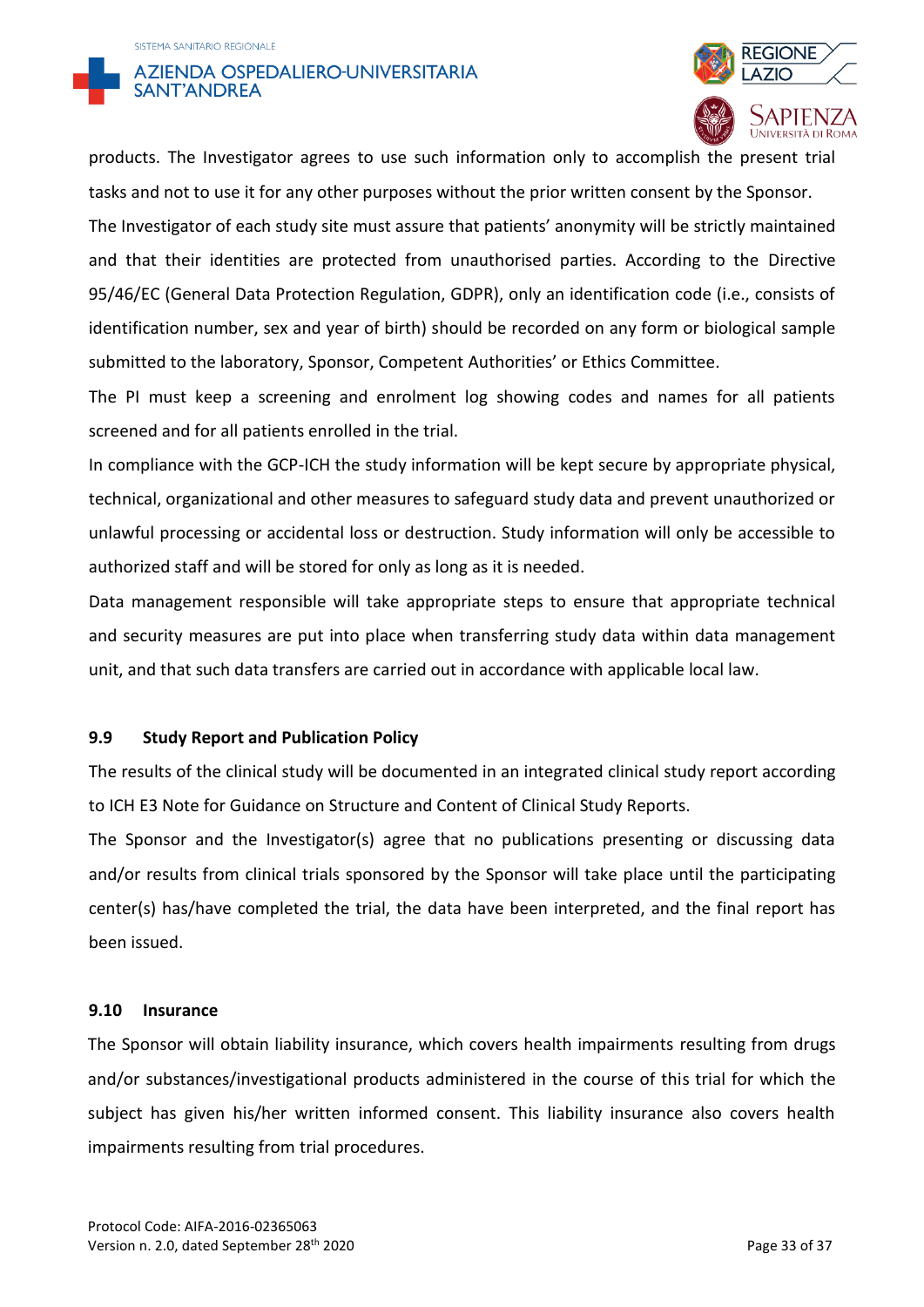



#### **10 REFERENCES**

1 .Schöls L, Bauer P, Schmidt T, Schulte T, Riess O. Autosomal dominant cerebellar ataxias: clinical features, genetics, and pathogenesis. Lancet Neurol. 2004 May;3(5):291-304.

2. Filla A, Mariotti C, Caruso G,et al. Relative frequencies of CAG expansions in spinocerebellar ataxia and dentatorubropallidoluysian atrophy in 116 Italian families. Eur Neurol. 2000;44(1):31-6. 3. Storey E, du Sart D, Shaw JH, et al. Frequency of spinocerebellar ataxia types 1, 2, 3, 6, and 7 in Australian patients with spinocerebellar ataxia. Am J Med Genet. 2000;95(4):351-7.

4. Watson L, Smith DC, Scholefield J, Ballo R, Kidson S, Greenberg LJ, Wood MJ. Spinocerebellar ataxia type 7 in South Africa: Epidemiology, pathogenesis and therapy. S Afr Med J. 2016;106(6 Suppl 1):S107-9.

5. Jonasson J, Juvonen V, Sistonen P, et al. Evidence for a common Spinocerebellar ataxia type 7 (SCA7) founder mutation in Scandinavia.Eur J Hum Genet. 2000 Dec;8(12):918-22.

6. [Paradisi I,](https://www.ncbi.nlm.nih.gov/pubmed/?term=Paradisi%20I%5BAuthor%5D&cauthor=true&cauthor_uid=26538302) [Ikonomu V,](https://www.ncbi.nlm.nih.gov/pubmed/?term=Ikonomu%20V%5BAuthor%5D&cauthor=true&cauthor_uid=26538302) [Arias S.](https://www.ncbi.nlm.nih.gov/pubmed/?term=Arias%20S%5BAuthor%5D&cauthor=true&cauthor_uid=26538302) Spinocerebellar ataxias in Venezuela: genetic epidemiology and their most likely ethnic descent. [Hum Genet.2](https://www.ncbi.nlm.nih.gov/pubmed/?term=SCA7+Venezuela)016;61(3):215-22.

7. García-Velázquez LE, Canizales-Quinteros S, Romero-Hidalgo S, et al.Founder effect and ancestral origin of the spinocerebellar ataxia type 7 (SCA7) mutation in Mexican families.Neurogenetics. 2014;15(1):13-7.

8. Ristori G, Romano S, Visconti A, et al. [riluzole in cerebellar ataxia: a randomized, double-blind,](http://www.ncbi.nlm.nih.gov/pubmed/20211908)  [placebo-controlled pilot trial.](http://www.ncbi.nlm.nih.gov/pubmed/20211908) Neurology 2010, 74: 839-45.

9. Romano S, Coarelli G, Marcotulli C, et al. [riluzole in patients with hereditary cerebellar ataxia: a](https://www.ncbi.nlm.nih.gov/pubmed/26321318)  [randomised, double-blind, placebo-controlled trial.](https://www.ncbi.nlm.nih.gov/pubmed/26321318) Lancet Neurol. 2015;14(10):985-91.

10. Cao YJ, Dreixler JC, Couey JJ, Houamed KM. Modulation of recombinant and native neuronal SK channels by the neuroprotective drug riluzole. Eur J Pharmacol 2002, 449:47-54.

11. Shakkottai VG, Chou CH, Oddo S, et al. Enhanced neuronal excitability in the absence of neurodegeneration induces cerebellar ataxia. J Clin Invest 2004, 113: 582-590.

12. Ishida Y, Kawakami H, et al. Vulnerability of Purkinje cells generated from spinocerebellar ataxia type 6 patient-derived iPSCs. Cell Reports 2016; 17:1482-1490.

13. Cifra A, Mazzone GL, Nistri A. Rilzole: what it does to spinal and brainstem neurons and how it does it. Neuroscientist 2012; 19: 137–44.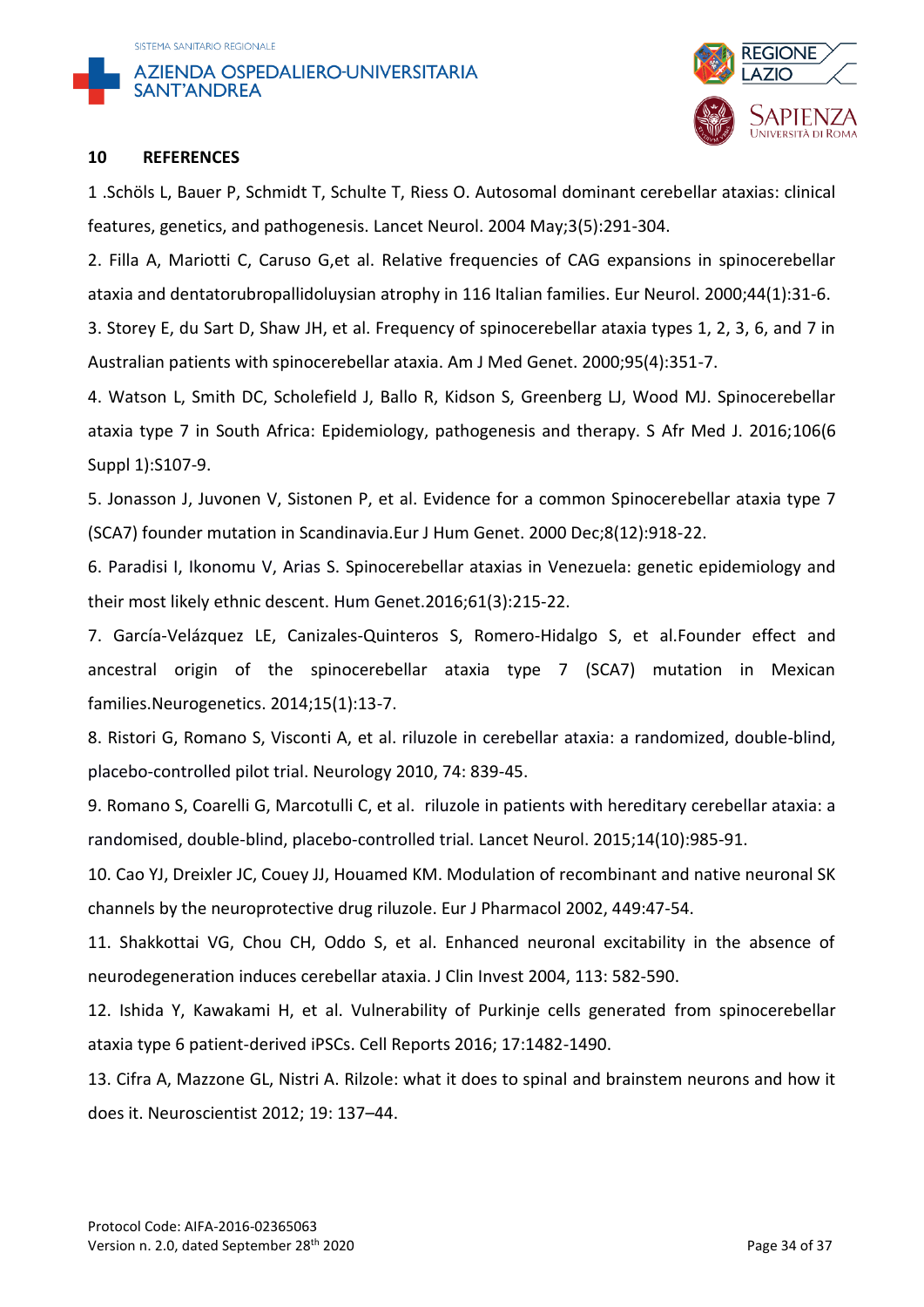



14. Bittner S, Ruck T, Schuhmann MK, et al. Endothelial TWIK-related potassium channel-1 (TREK1) regulates immune-cell trafficking into the CNS. Nat Med 2013; 19: 1161–65.

15. Schmitz-Hübsch T, du Montcel ST, Baliko L, et al. Scale for the assessment and rating of ataxia: development of a new clinical scale. Neurology 2006, 66: 1717-20.

16. Cornu C, Kassai B, Fisch R, et al. Experimental designs for small randomised clinical trials: an algorithm for choice. Orphanet J Rare Dis. 2013 Mar 25;8:48.

17. Suppiej A., Rampazzo A., Cappellari A., et al. "The Role of Visual Electrophysiology in Mucopolysaccharidoses". J Child Neurol. 2013;28(10):1203-9

18. Suppiej A. "General characteristic of evoked potentials" in Neonatal and Paediatric Neurophisyology. Presler R, Binnie CD, Cooper R., Robinson R, Billings R. Editors Churchill

19. Livingstone, Edinburgh, 2007 pp 111. Lundqvist  $B<sup>1</sup>$ , [Mönestam E.](https://www.ncbi.nlm.nih.gov/pubmed/?term=Mönestam%20E%5BAuthor%5D&cauthor=true&cauthor_uid=20491694) Longitudinal changes in subjective and objective visual function in diabetics 5 years after cataract surgery. [Acta](https://www.ncbi.nlm.nih.gov/pubmed/20491694)  [Ophthalmol.](https://www.ncbi.nlm.nih.gov/pubmed/20491694) 2012 (3):215-20.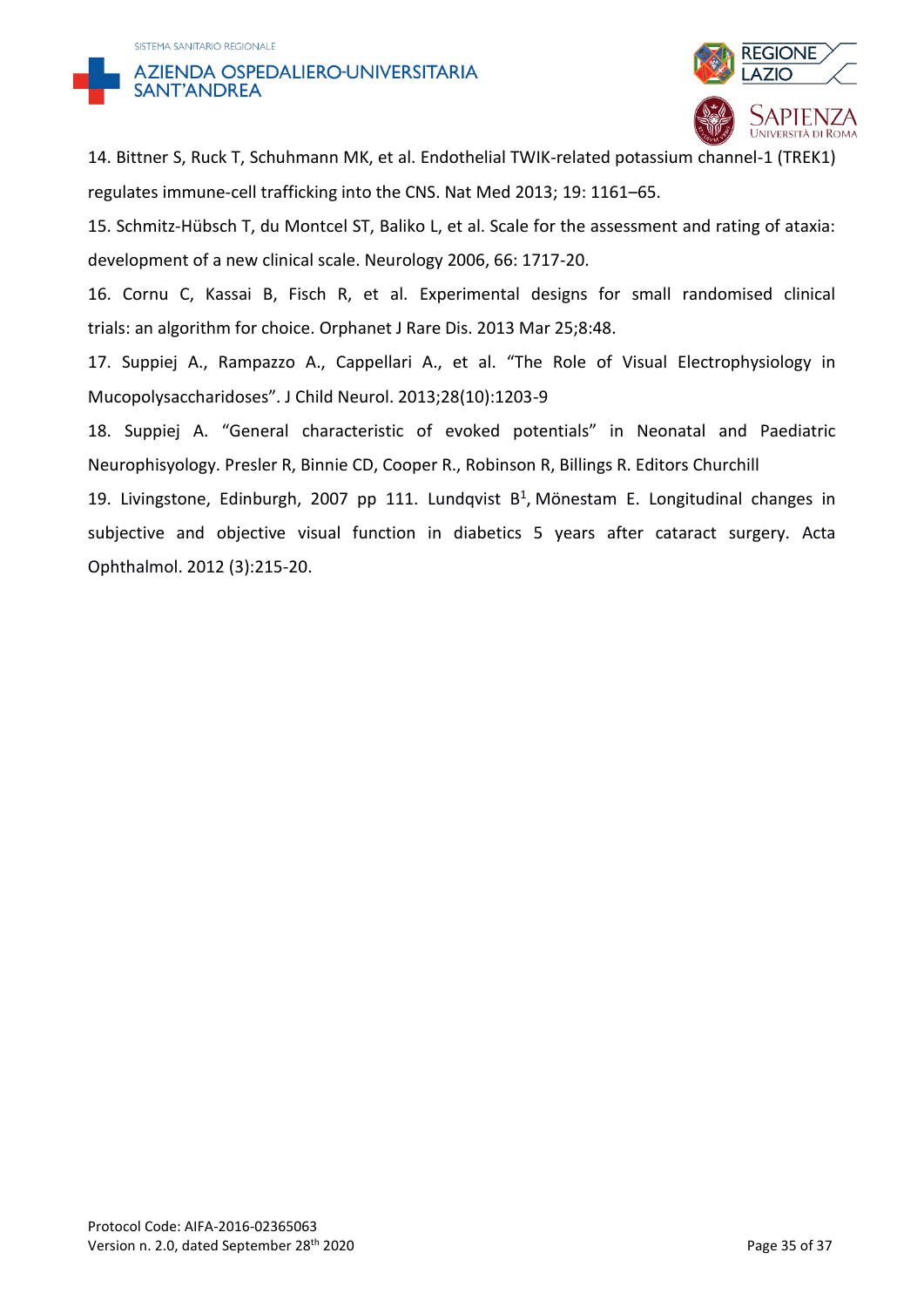